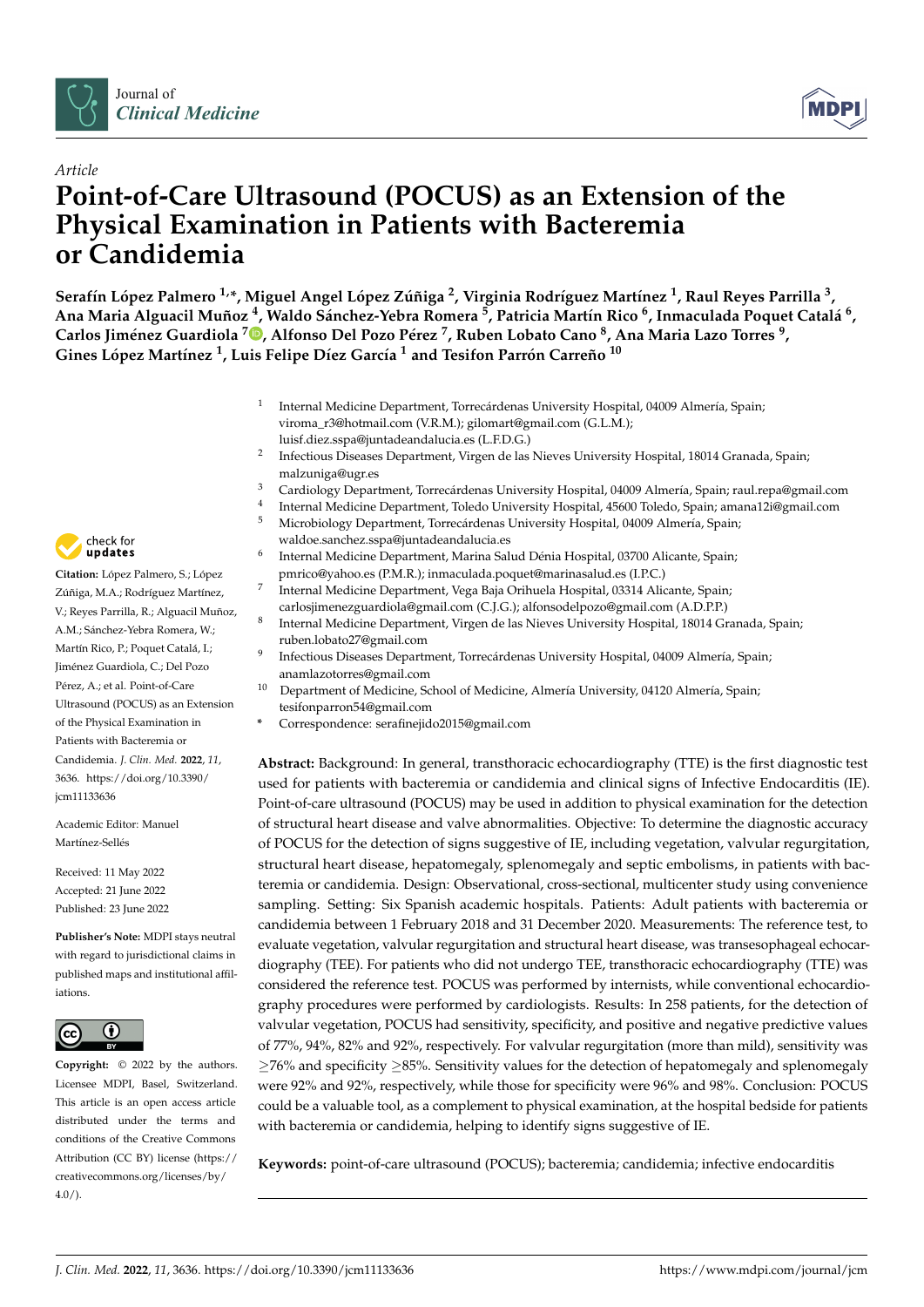#### **1. Introduction**

Infective endocarditis (IE) is rare but presents high mortality (18–46%) [\[1](#page-14-0)[,2\]](#page-14-1). It is usually diagnosed by the modified Duke criteria, incorporating clinical, microbiological and echocardiographic findings  $[1-3]$  $[1-3]$ . The clinical presentation is usually nonspecific, which may delay diagnosis and the initiation of appropriate antimicrobial treatment, leading to increased morbidity and mortality [\[4\]](#page-14-3).

In patients with candidemia or bacteremia due to microorganisms typical of IE, echocardiography should be performed within 5–7 days from the onset of these conditions [\[5](#page-14-4)[–7\]](#page-14-5). In general, transthoracic echocardiography (TTE) is the first diagnostic test used for patients with clinical signs of IE. This test has a sensitivity of 45–89% and a specificity >90% [\[7,](#page-14-5)[8\]](#page-14-6). The absence of vegetation does not exclude the diagnosis of IE, while its probability is substantially reduced when a valve with normal morphology and function is observed. Therefore, TTE could be sufficient in cases of uncomplicated bacteremia, with a low clinical probability of IE, defined by the following: nosocomial-acquired bacteremia, absence of prosthetic material (e.g., mechanical valve, cardiac electrostimulation), non-dependence on hemodialysis, sterile blood culture samples (2–4 days after starting antimicrobial treatment), defervescence at 72 h after initiating antimicrobial treatment, and the absence of metastatic infection (e.g., brain, abdominal or osteoarticular) [\[7](#page-14-5)[–11\]](#page-15-0).

Transesophageal echocardiography (TEE) has a sensitivity >90% and can detect cardiac complications such as abscesses, valve perforation and pseudoaneurysms [\[7,](#page-14-5)[8\]](#page-14-6). TEE is required in the following clinical scenarios: the presence of a prosthetic valve or a pacemaker, TTE negative or technically inadequate with a strong clinical suspicion of IE, positive TTE and suspicion of intracardiac complications (such as an abscess), and prior to cardiac surgery [\[4\]](#page-14-3). However, TEE is associated with an increase in costs, patient discomfort, hospitalization prolongation and lack of prompt availability.

Point-of-care ultrasound (POCUS) is the limited use of ultrasound examination by the physician responsible in order to enhance conventional cardiac physical examination in response to specific clinical issues [\[12](#page-15-1)[–18\]](#page-15-2). POCUS could be useful for detecting echocardiographic signs suggestive of IE (e.g., vegetation, valvular regurgitation or septic embolisms) in patients with bacteremia or candidemia [\[19,](#page-15-3)[20\]](#page-15-4). However, there is currently no evidence regarding the value of POCUS as a test for detecting IE in patients with bacteremia or candidemia and the clinical suspicion of IE.

The main aim of the present study was to determine the usefulness of multi-organ POCUS, including cardiac, lung and abdominal ultrasound, as an extension of the physical examination for detecting signs suggestive of IE, including vegetation, valvular regurgitation, and structural heart disease, in patients with bacteremia or candidemia. In addition, we assess the usefulness of POCUS for the detection of hepatomegaly, splenomegaly and septic embolisms.

#### **2. Materials and Methods**

We conducted an observational, cross-sectional, multicenter study to validate diagnostic tests. The following University Hospitals took part in the study: Torrecardenas Almeria, Jaen, Toledo, Marina Salud Denia, Vega Baja Orihuela and Virgen de las Nieves Granada. The study is in accordance with the Declaration of Helsinki and was approved by the Torrecardenas University Hospital Research Ethics Committee. Informed consent was obtained from each enrolled patient.

#### *2.1. Patient Selection*

The patients included in the study were all aged  $\geq$ 18 years, had been admitted to one of the participating hospitals and had provided a positive blood culture (Table [1\)](#page-2-0). Patients in whom echocardiography (TEE or TTE) could not be performed (*n* = 9), who had a bad ultrasound window (*n* = 11) or who did not give informed consent, were excluded from the study.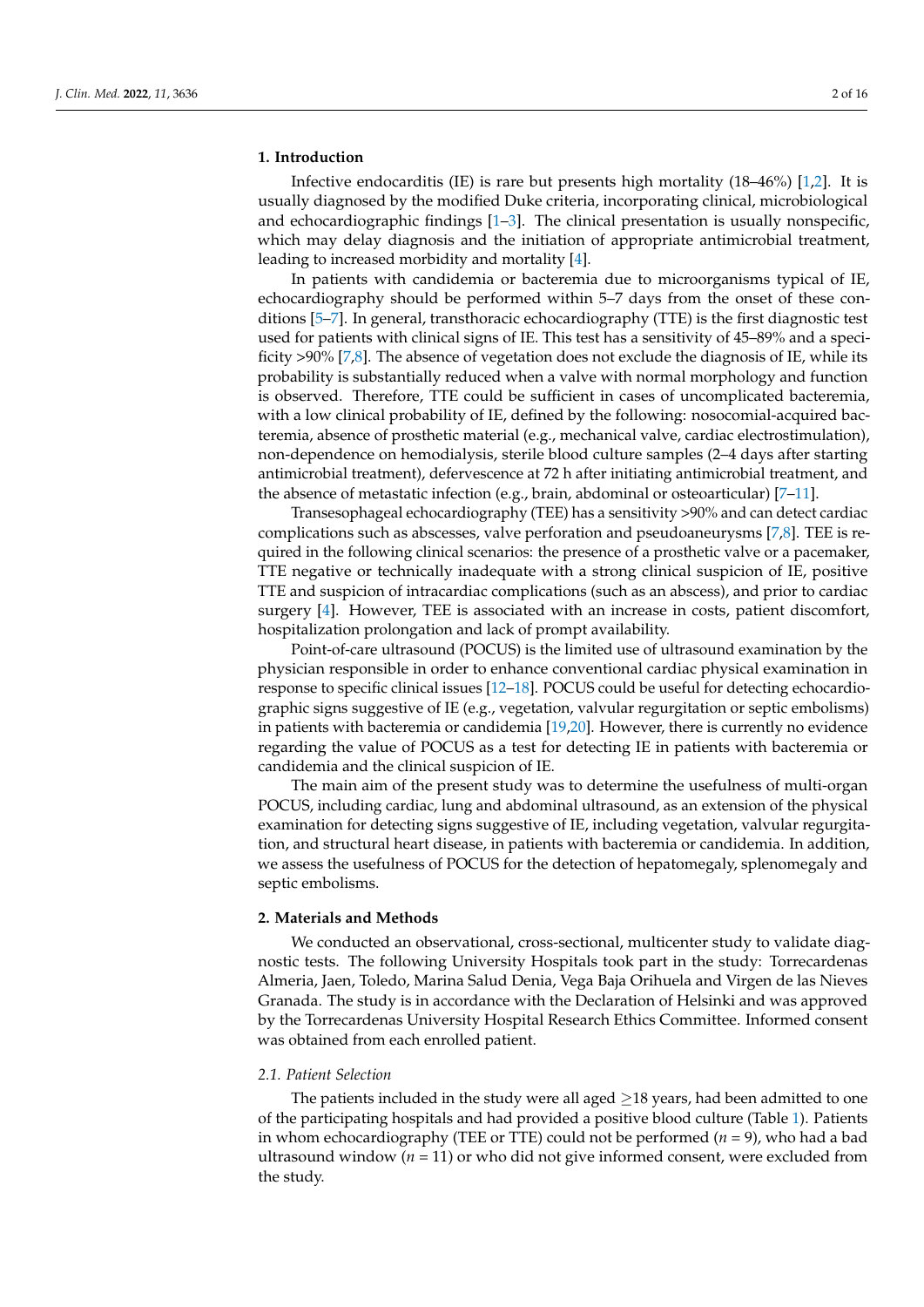#### <span id="page-2-0"></span>**Table 1.** Microbiology.

#### *Staphylococcus aureus*

*Viridans streptococcus*: *S. mitis*, *S. sanguis*, *S. mutans*, *S. milleri*, *S. salivarius Streptococcus gallolyticus* (formerly, *S. bovis*) HACEK group: *Haemophilus aphrophilus* (subsequently called *Aggregatibacter aphrophilus*), *Actinobacillus actinomycetemcomitans* (subsequently called *Aggregatibacter actinomycetemcomitans*), *Cardiobacterium hominis*, *Eikenella corrodens*, *Kingella kingae*. *Enterococcus* spp. Microorganisms usually considered epithelial contaminants, isolation in three or four blood culture flasks: *Coagulase-negative staphylococcus*, *Corynebacterium* spp., *Cutybacterium acnes*, *Bacillus* spp. *Candida* spp. Others: *Pseudomonas aeruginosa*, *Acinetobacter* spp., *Coxiella burnetti* (IgG phase I > 1:800), *Brucella* spp., *Bartonella* spp., *Chlamydia psittaci*, *Legionella* spp., *Mycoplasma* spp., *Tropheryma whippelii*, *Lactobacillus* spp., *Gordonia bronchialis*, *Erysipelothrix rhusiopathiae*, *Neisseria elongata*, *Moraxella catarrhalis*, *Veillonella* spp., *Listeria monocytogenes*, *Campylobacter fetus*, *Francisella tularensis*, *Catabacter hongkongensi*

#### *2.2. Sample*

The POCUS test has only recently been implemented in the scope of IE, and therefore this was an exploratory study, no prespecified sample size calculation was performed, and we considered a pilot sample of 258 patients.

#### *2.3. Epidemiological, Clinical, Laboratory and Ultrasound Data Collection*

In each of the participating hospitals, the Microbiology and Internal Medicine departments were coordinated to ensure optimal daily communication of positive blood cultures. Each patient included in the study was identified, assigned a study number and completed a standard data collection form (Appendix [A\)](#page-10-0). From the fifth day of the positive blood culture, an internist trained in basic echocardiography (level I according to the recommendations of the Spanish Cardiology Society) performed a clinical assessment (clinical history and physical examination), followed by an examination using POCUS, at the patient's hospital bedside. The internists participating in the study were experts only in POCUS; they do not perform complete TTE in their routine activity. One internist at each hospital performed all the POCUS studies.

The POCUS examination was performed with the patient lying in the left lateral decubitus position. The images used to assess vegetation, detect significant valvopathies, determine the dimension of cavities and estimate the left ventricle (LV) systolic function were obtained through the parasternal (long and short axes), apical and subcostal planes.

Subsequently, in a period of 24–48 h, a cardiologist expert in echocardiography performed a complete TTE in the echocardiography laboratory, under standard conditions of ambient light and patient position, assisted by auxiliary personnel. We considered a follow-up strategy in patients in which TEE was not performed, with TTE repetition at 7 days, as suggested by guidelines. Follow-up TTE was performed more frequently in patients with persistent bacteremia or candidemia (positive blood cultures 48 h after starting appropriate antimicrobial treatment), and specifically, when blood cultures were positive for *Enterococcus* spp., *Staphylococcus aureus* or *Streptococcus* spp. The TEE was performed in the following circumstances [\[4\]](#page-14-3): negative or technically inadequate TTE with strong clinical suspicion of IE, positive TTE, suspected intracardiac complications and prior to cardiac surgery. To ensure independence of the measurements between the two observers, the results were introduced into the database by an internist and cardiologist without knowing the result of the other (i.e., the observers were blinded to each other).

An abdominal imaging test, either ultrasound or computed tomography scan (CT), was applied to 186 patients by a radiodiagnosis specialist to evaluate the presence of hepatomegaly, splenomegaly and images suggestive of septic embolisms in the liver, spleen or kidneys.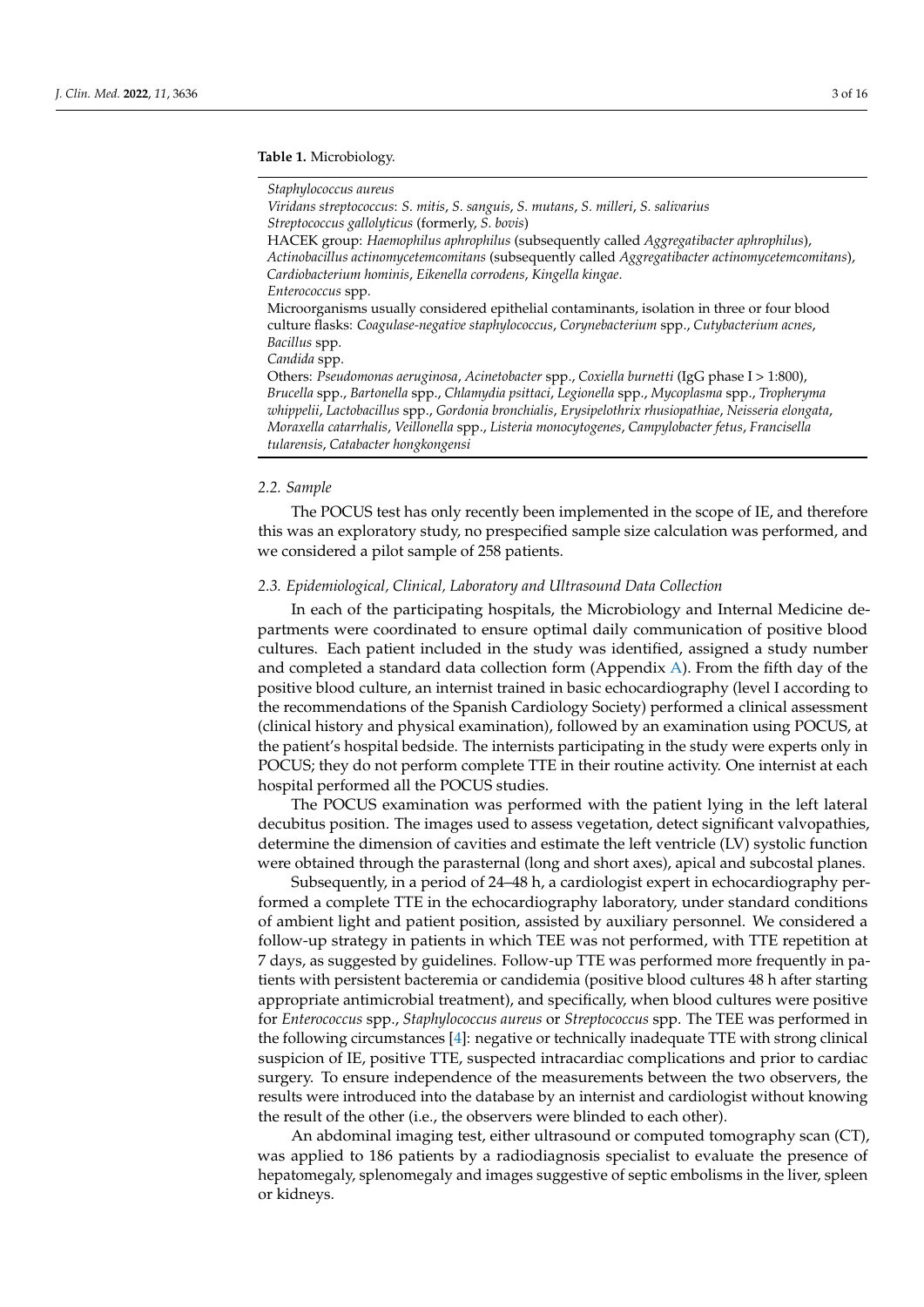The POCUS examination was performed using the Vscan Extend dual ultrasound system (General Electric). Its dimensions are  $168 \times 76 \times 22$  mm and its weight is 321 g. It has a sectorial and linear probe, B-mode and Doppler Color. In this study, sectorial probe was used. It has broad bandwidth phased array (1.7–3.8 MHz), field of view for black and view for black and white imaging (up to 70 degrees with maximum depth of 24 cm) and color flow sector representing blood flow within an angle of up 40 degrees. With the greater penetration of lower ultrasound frequencies, high-quality harmonic imaging at greater depth can be<br>formed. All induces were recorded to the depth on a microscopy of the depth on a microscopy of the depth on an performed. All images were recorded on a micro-SD memory card and transferred to the computer for review and more complex measurements (Figure [1\)](#page-3-0). The POCUS examination was performed using the Vscan Extend dual ultrasound

<span id="page-3-0"></span>

Figure 1. Demonstration of the POCUS technique. (A). POCUS at the patient's hospital bedside. (B). Vegetation on aortic valve. (C). Severe aortic regurgitation. (D). Splenic infarction. LA: left LV: left ventricle. atrium. LV: left ventricle.

# *2.4. Outcome Measures and Definitions 2.4. Outcome Measures and Definitions*

The dependent variable in our analysis was the diagnosis of IE, which was established lished using the modified Duke criteria according to the following categories: definite, using the modified Duke criteria according to the following categories: definite, possible and rejected. Definite IE was diagnosed upon observing the presence of pathological criteria (intracardiac vegetation or abscess with active endocarditis in histology or the identification of microorganisms by culture or histology of intracardiac vegetations or abscesses) or clinical criteria (two major criteria, one major and three minor criteria, or five minor criteria).

The major criteria considered were a positive blood culture (Table [1\)](#page-2-0) and echocardiographic findings (vegetation, abscess, new valvular regurgitation or new prosthetic valve dehiscence).

Minor criteria were predisposing cardiac factors (prior IE, presence of a prosthetic valve or pacemaker, history of heart valve disease or congenital heart disease), non-cardiac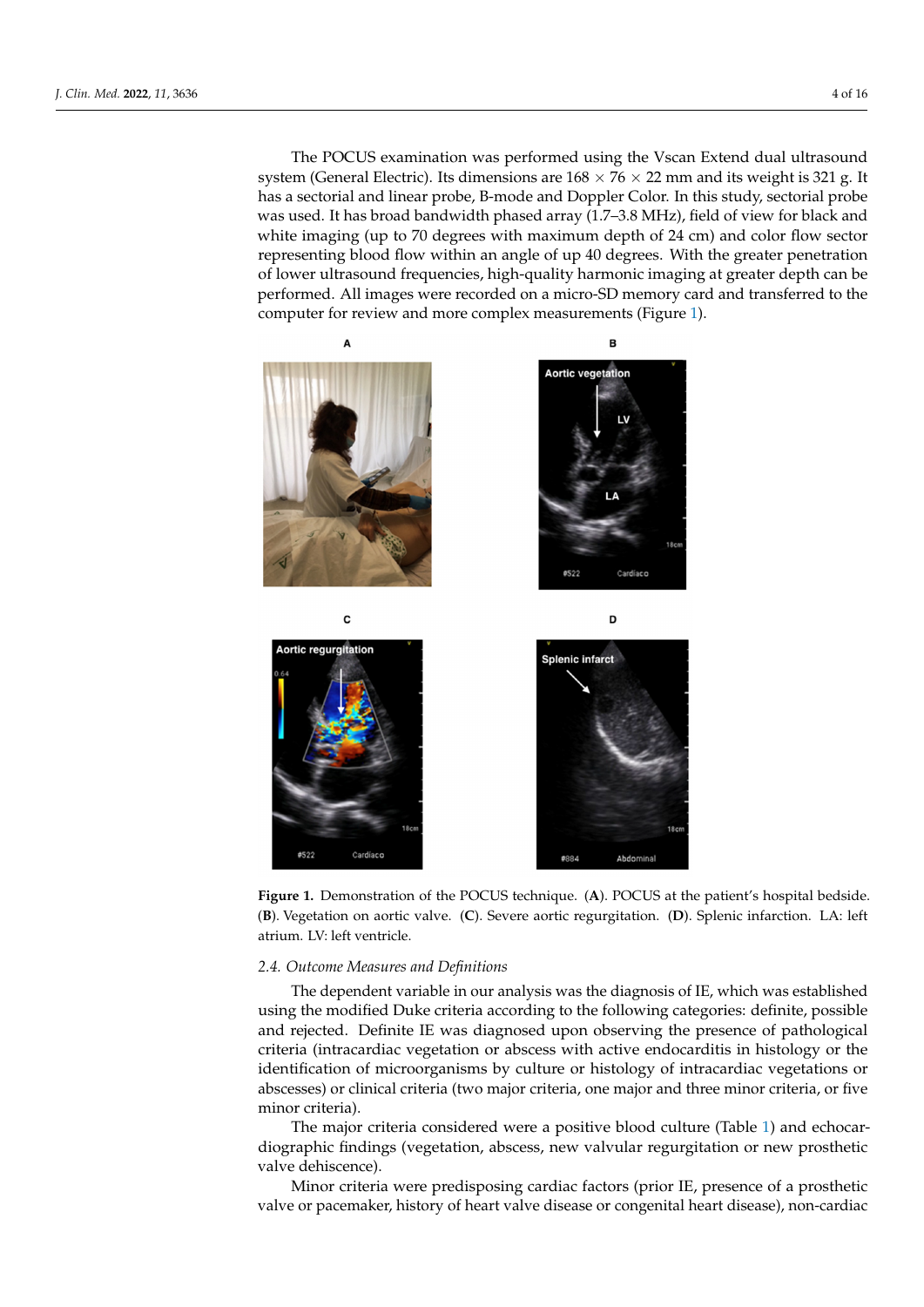predisposing factors (intravenous drug user, vascular catheter, immunosuppression, dental procedure, digestive system endoscopy or recent surgery), fever (temperature  $\geq$ 38 °C), vascular phenomena (major arterial embolism, septic pulmonary infarction, mycotic aneurysm, intracranial hemorrhage, conjunctival hemorrhage, Janeway lesions), immunological phenomena (glomerulonephritis, Osler nodes, Roth spots, positive rheumatoid factor) and microbiological findings (positive blood culture or serology for microorganisms not included in Table [1\)](#page-2-0).

IE related to health care was considered present in the following circumstances [\[3\]](#page-14-2): the appearance of symptoms at 48 h after hospital admission; hospital care in the six months preceding the diagnosis (e.g., intravenous treatment, hemodialysis, hospitalization for more than 48 h, wound care or other specialized care) and long-term stay in a social health center.

Early-onset prosthetic IE was defined as that occurring in the 12 months following the surgery, and late prosthetic IE as that performed at a later date [\[3\]](#page-14-2).

The independent variables (age, sex, hospital stay, clinical manifestations, laboratory data and echocardiography) are described in Appendix [A.](#page-10-0) The ultrasound variables described are common to POCUS and conventional echocardiography (TTE, TEE).

Vegetation was defined as an irregular echogenic intracardiac mass, oscillating, located within a valve, in implanted material (prosthesis, catheter) or in the regurgitant jet, in the absence of an alternative anatomical explanation. Valvular vegetation was classed as either present or absent. Valve pathology was classified as mild, moderate or severe, according to visual assessment of the grey-scale and Doppler color images obtained (calcification, limited opening, regurgitant jet). For analysis, valvular regurgitation was considered "more than mild valvular regurgitation" and was classed as either present or absent. LV systolic function was assessed qualitatively, by visual estimation, and classified as normal or depressed. The LV diameter was obtained at end-diastole, at the level of the papillary muscles, and was classified as normal or increased (>53 mm in women and >59 mm in men in the parasternal long-axis plane). The thickness of the interventricular septum and of the LV posterior wall was determined in diastole and was classed as either normal or increased (>10 mm). The anteroposterior diameter of the left atrium was measured at end-systole, in the parasternal long-axis plane, and was classed as either normal (<40 mm) or dilated  $(≥40$  mm). The right ventricle (RV) was considered dilated if the RV basal diameter was >41 mm. Pericardial effusion was classed as either present or absent. The reference test for vegetation, valvular regurgitation and structural heart disease was TEE or TTE.

#### *2.5. Statistical Analysis*

Measures of central tendency and dispersion were calculated for the quantitative variables and absolute and relative frequencies for the qualitative ones. The normality of the variables was checked with the Kolmogorov–Smirnov test prior to the analysis to decide whether to use parametric or non-parametric tests. The qualitative and quantitative variables were analyzed using the chi-squared test and the Kruskal–Wallis test, respectively. In addition, 95% confidence intervals were obtained both for the mean values and for the proportions. To determine the accuracy of POCUS, a performance study of diagnostic tests was carried out, evaluating the sensitivity, specificity and positive and negative predictive values (with 95% confidence intervals) from the data obtained by POCUS and conventional echocardiography (reference test). The level of agreement between the results from the two diagnostic tests, in terms of the Kappa coefficient, was also determined. All statistical analyses were performed using the IBM<sup>®</sup> SPSS v. 21 package.

#### **3. Results**

Between 1 February 2018 and 31 December 2020, 258 patients were included in this study. Characteristics of patients with bacteremia or candidemia as well as the contributions made by each participating hospital, and the POCUS outcomes, are detailed in Table [2.](#page-5-0) The mean age (SD) of the study population was 67.3 (14.7) years. Of these patients, 63.6%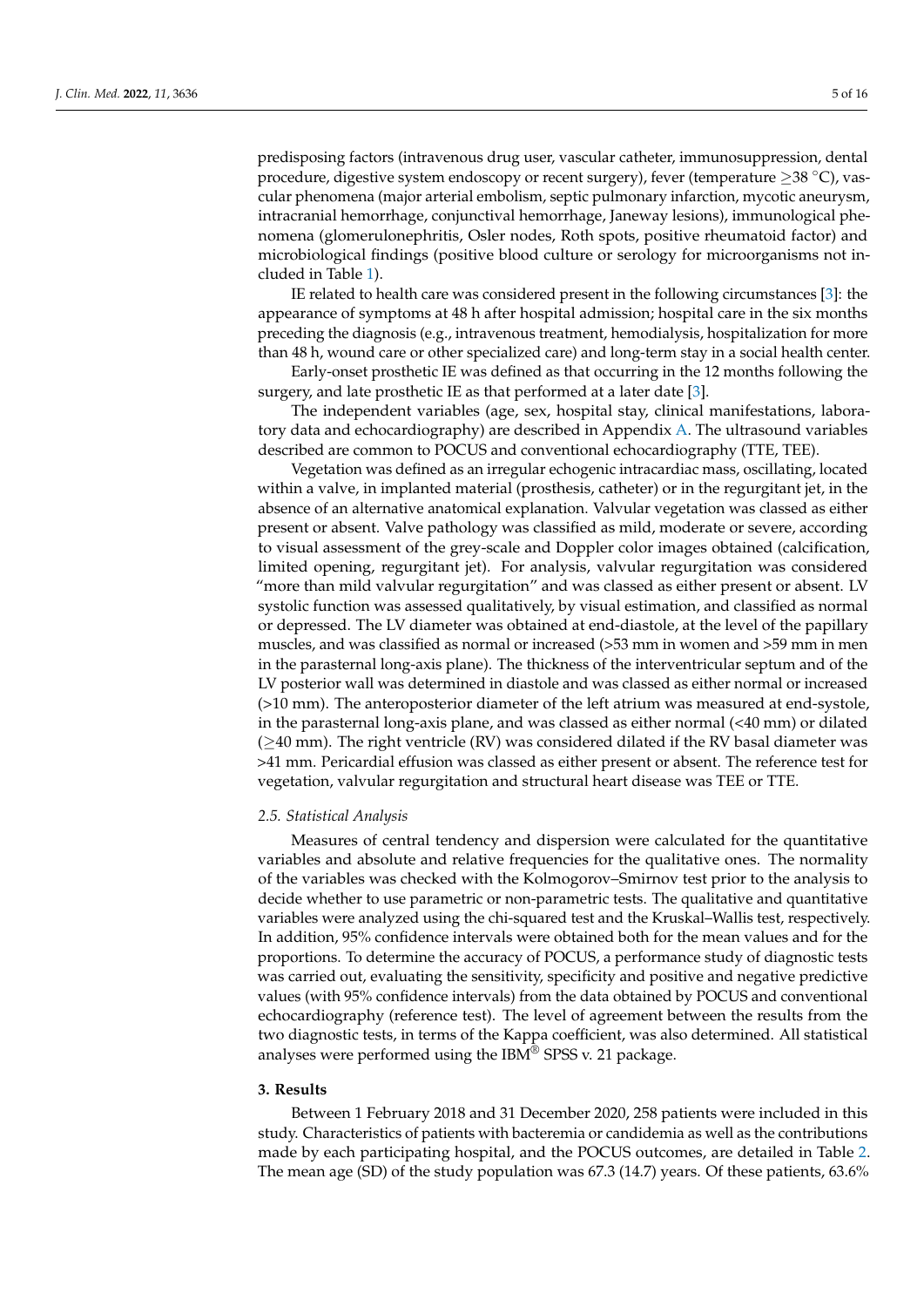(164) were male. The mean hospital stay (SD) was 29.4 (25.4) days. The average time spent obtaining and interpreting the POCUS images was 12:56 (6:37) minutes.

| Patients<br>n: 258               | H.U.T.       | H.U.J        | H.U.To.       | H.U.MS       | H.U.VB           | <b>H.U.V.N.</b> | $\boldsymbol{p}$ |
|----------------------------------|--------------|--------------|---------------|--------------|------------------|-----------------|------------------|
| Patients recruited, $n$ (%)      | 101 (39.2%)  | 54 (20.9%)   | 45 (17.4%)    | 38 (14.7%)   | 12 (4.7%)        | $8(3.8\%)$      | $0.001*$         |
| Age, years (mean)                | 65.1         | 67.8         | 71.1          | 67.7         | 66.7             | 70.8            | $0.776**$        |
| Gender (female), $n$ (%)         | 38 (37.6%)   | 20 (37%)     | 12 $(26.6\%)$ | 17 (44.7%)   | $4(33.3\%)$      | 3(37.5%)        | $0.683*$         |
|                                  |              |              |               |              |                  |                 |                  |
| Number of POCUS                  | 500          | 450          |               |              |                  |                 |                  |
| examinations/year performed      |              |              | 220           | 250          | 350              | 150             | $< 0.001$ *      |
| by involved operators            |              |              |               |              |                  |                 |                  |
| Clinical manifestations, $n$ (%) |              |              |               |              |                  |                 |                  |
| Fever                            | 93 (92.1%)   | 53 (98.14%)  | 45 (100%)     | 38 (100%)    | 12 (100%)        | $8(100\%)$      | $0.074*$         |
| Duration of the fever, days      | 2.8          | 1.8          | 1.9           | 1.7          | 2.6              | 2.5             | $0.182**$        |
| (mean)                           |              |              |               |              |                  |                 |                  |
| Shivering                        | 64 (63.3%)   | $36(66.6\%)$ | 32 (71.1%)    | 14 (36.8%)   | $7(58.3\%)$      | 6(75%)          | $0.024*$         |
| Anorexia                         | $65(64.3\%)$ | 29 (53.7%)   | 31 $(68.8\%)$ | $15(39.5\%)$ | $4\,(%)$         | $4(50\%)$       | $0.026*$         |
| Weight loss                      | 32 (31.7%)   | 20(37%)      | $18(40\%)$    | $5(13.1\%)$  | $3(33.3\%)$      | $1(12.5\%)$     | $0.080*$         |
| Dyspnoea                         | $31(30.7\%)$ | $22(40.7\%)$ | $17(33.7\%)$  | $11(28.9\%)$ | $6(50\%)$        | 3(37.5%)        | $0.611*$         |
| Myalgia                          | $36(35.6\%)$ | $17(31.5\%)$ | $11(22.4\%)$  | $3(7.9\%)$   | $5(41.6\%)$      | 2(25%)          | $0.034*$         |
| Night sweats                     | 34 (33.6%)   | $16(29.6\%)$ | $14(31.1\%)$  | $4(10.5\%)$  | 3(25%)           | 3(37.5%)        | $0.163*$         |
| Heart murmur                     | $33(32.6\%)$ | 13(24%)      | $16(35.5\%)$  | $10(26.3\%)$ | $5(41.6\%)$      | 3(37.5%)        | $0.705*$         |
| Risk factors, $n$ (%)            |              |              |               |              |                  |                 |                  |
| Prosthetic heart valve           | $3(2.9\%)$   | $11(20\%)$   | 10(22%)       | $3(7.9\%)$   | 3(25%)           | $1(12.5\%)$     | $0.003*$         |
| Congenital heart disease         | $\Omega$     | $3(5.5\%)$   | $1(2.2\%)$    | $\Omega$     | 0                | $\Omega$        | $0.140*$         |
| Permanent pacemaker              | $8(7.9\%)$   | $3(5.5\%)$   | $9(20\%)$     | $1(2.6\%)$   | $2(16.6\%)$      | $\theta$        | $0.048*$         |
| ICD                              | $2(1.9\%)$   | $2(3.7\%)$   | $1(2.2\%)$    | $2(5.2\%)$   | 0                | $\Omega$        | $0.857*$         |
| Charlson Index (mean)            | 3.5          | 4.2          | 4.7           | 2.9          | 4.1              | 4.1             | $0.014**$        |
| Deficient oral hygiene           | 49 (48.5%)   | 11 (20.3%)   | $23(51.1\%)$  | $4(10.5\%)$  | $6(50\%)$        | $1(12.5\%)$     | $0.001 *$        |
| Dental procedures                | $2(1.9\%)$   | $2(3.7\%)$   | $3(6.6\%)$    | $2(5.3\%)$   | $\Omega$         | $\Omega$        | $0.682*$         |
| Endoscopy                        | $14(13.8\%)$ | $4(7.4\%)$   | $4(8.8\%)$    | $4(10.5\%)$  | $1(8.3\%)$       | $1(12.5\%)$     | $0.864*$         |
| Surgery                          | 24 (23.7%)   | $6(11.1\%)$  | $2(4.4\%)$    | $5(13.2\%)$  | $1(8.3\%)$       | $1(12.5\%)$     | $0.049*$         |
| Immunosuppression                | $24(23.8\%)$ | $11(20.4\%)$ | $9(20\%)$     | $15(39.5\%)$ | 3(25%)           | 2(25%)          | $0.350*$         |
| Diabetes mellitus                | $39(38.6\%)$ | $17(31.5\%)$ | $18(40\%)$    | $12(31.6\%)$ | $4(33.3\%)$      | $5(62.5\%)$     | $0.582*$         |
| Chronic kidney disease           | 29 (28.7%)   | 14 (25.9%)   | $5(11.1\%)$   | $4(10.5\%)$  | $4(33.3\%)$      | 2(25%)          | $0.078*$         |
| Microbiology, $n$ (%)            |              |              |               |              |                  |                 |                  |
| <b>MSSA</b>                      | 25 (24.7%)   | 15 (27.7%)   | $12(26.6\%)$  | $7(18.4\%)$  | 3(25%)           | 2(25%)          | $0.948*$         |
| <b>MRSA</b>                      | $5(4.9\%)$   | $2(3.7\%)$   | $5(11.1\%)$   | $9(23.7\%)$  | $2(16.6\%)$      | $1(12.5\%)$     | $0.012*$         |
| <b>CNS</b>                       | $16(5.9\%)$  | $8(14.8\%)$  | $5(11.1\%)$   | $4(10.5\%)$  | 0                | 0               | $0.512*$         |
| Viridans streptococci            | $6(5.9\%)$   | $1(1.8\%)$   | $4(8.8\%)$    | $4(10.5\%)$  | 3(25%)           | 2(25%)          | $0.036*$         |
| Other streptococci               | $14(13.8\%)$ | $8(14.8\%)$  | $6(13.3\%)$   | $2(5.3\%)$   | $4(33.3\%)$      | 0               | $0.172*$         |
| Enterococci spp.                 | $14(13.8\%)$ | 14 (25.9%)   | $9(20\%)$     | $2(5.3\%)$   | 0                | $\theta$        | $0.031*$         |
| Candida spp.                     | $19(18.8\%)$ | $3(5.5\%)$   | $1(2.2\%)$    | $8(21.1\%)$  | $\boldsymbol{0}$ | 2(25%)          | $0.009*$         |
| Other microorganisms             | $2(1.9\%)$   | $3(5.5\%)$   | $3(6.6\%)$    | $2(5.3\%)$   | $\Omega$         | $1(12.5\%)$     | $0.534*$         |
| Duration of POCUS                |              |              |               |              |                  |                 |                  |
| examination and interpretation,  | 9:43         | 08:26        | 23:39         | 15:36        | 15:02            | 11:03           | $0.001**$        |
| minutes (mean)                   |              |              |               |              |                  |                 |                  |
|                                  |              |              |               |              |                  |                 |                  |

<span id="page-5-0"></span>**Table 2.** Characteristics of patients with bacteremia or candidemia.

\* Chi-squared; \*\* Kruskal-Wallis; ICD: Implantable Cardioverter–Defibrillator. MSSA: Methicillin-sensitive staphylococcus aureus. MRSA: Methicillin-resistant Staphylococcus aureus. CNS: Coagulase-negative staphylococcus. H.U.T.: Torrecárdenas University Hospital, Almería. H.U.J: Jaén University Hospital. H.U.To: Toledo University Hospital. H.U.MS: Marina Salud University Hospital, Denia. H.U.VB: Vega Baja University Hospital, Orihuela. H.U.V.N.: Virgen de las Nieves University Hospital, Granada.

Table [3](#page-6-0) shows the proportion of cases of IE caused by different microorganisms. The main causes of positive blood cultures in IE patients were *Methicillin-sensitive staphylococcus aureus* (*n* = 15, 20.5%), *Enterococcus* spp. (*n* = 14, 19.2%), other *Streptococcus* (*n* = 12, 16.4%) and *Coagulase-negative staphylococcus* (*n* = 11, 15%). A TEE was performed for 76 patients (29.5%). A diagnosis of definite IE was made for 64 patients (24.8%) and one of possible IE for another 9 (3.5%). Of the 88 cases of *Staphylococcus aureus* bacteremia (including MSSA and MRSA), a diagnosis of definite IE was made for 16 (18.2%) and one of possible IE for another 4 (4.5%).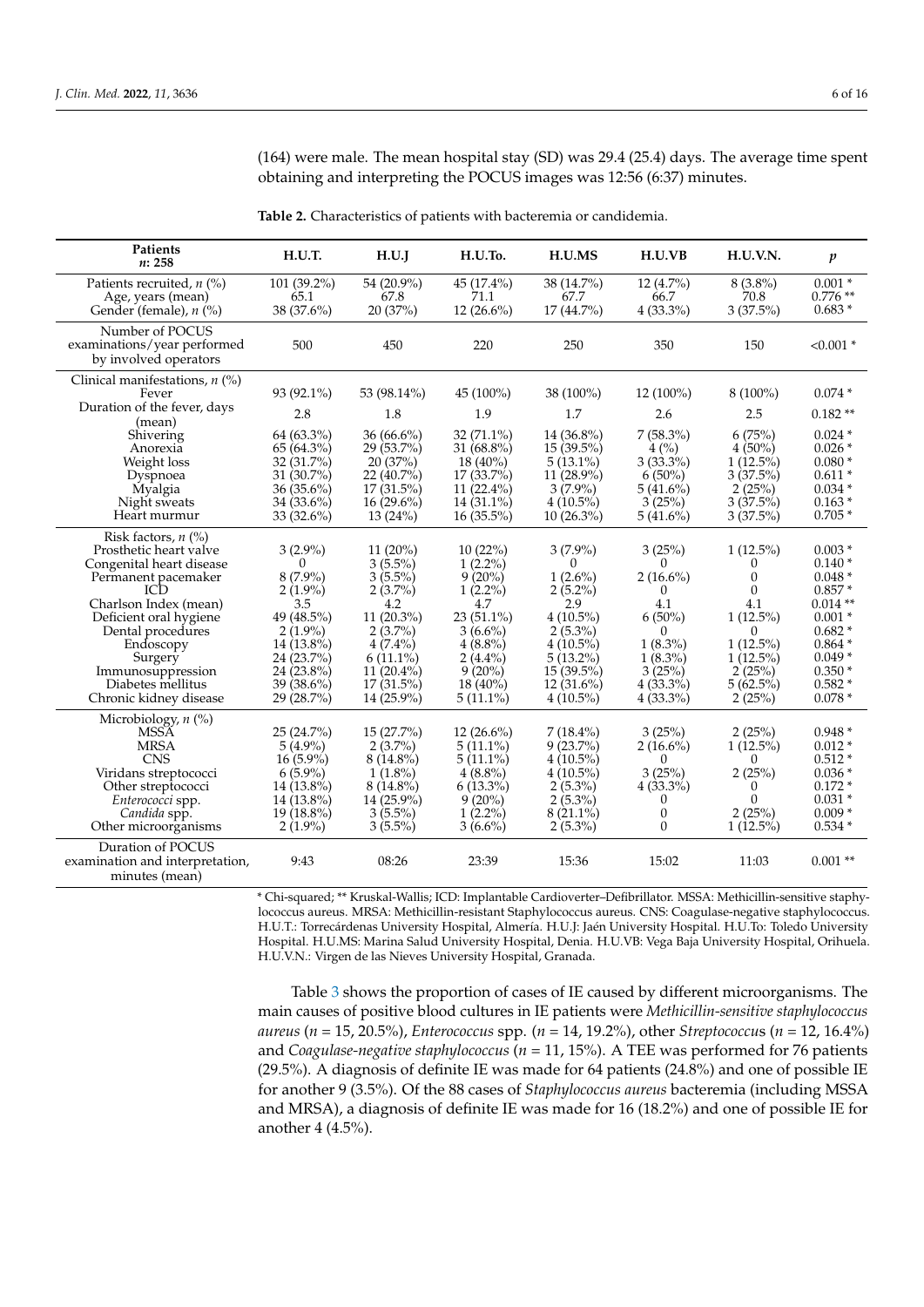|                        | Definite $(n)$ | Possible $(n)$ | Rejected $(n)$ |
|------------------------|----------------|----------------|----------------|
| <b>MSSA</b>            | 13             | 2              | 49             |
| <b>MRSA</b>            | 3              | $\overline{2}$ | 19             |
| <b>CNS</b>             | 10             |                | 22             |
| Viridans streptococcus | 8              |                | 11             |
| Other streptococcus    | 11             | 1              | 22             |
| Enterococcus spp.      | 13             |                | 25             |
| Candida spp.           | 0              |                | 32             |
| Other microorganisms   | 6              | 9              | 5              |
| Total, $n$ (%)         | 64 (24.8%)     | $9(3.5\%)$     | 185 (71.7%)    |

<span id="page-6-0"></span>**Table 3.** Proportion of cases of IE caused by different microorganisms.

MSSA: Methicillin-sensitive staphylococcus aureus. MRSA: Methicillin-resistant Staphylococcus aureus. CNS: Coagulase-negative staphylococcus.

Table [4](#page-6-1) shows the characteristics of IE cases, including definite and possible, according to Duke criteria. Of the 73 cases of IE (definite or possible), 45 (61.6%) were acquired in the community and 28 (38.4%) were healthcare-related. Regarding the type of valve, 50 cases (68.5%) of IE concerned the native valve, 20 (27.4%) a prosthetic and 3 (4.1%) the pacemaker/ICD lead. By location, 33 cases (45.2%) were in the aortic valve, 30 (41.1%) were in the mitral valve, 5 (6.8%) were in the tricuspid valve, 2 (2.8%) were in the aortic and mitral valves and 3 (4.1%) were in the pacemaker/ICD. Cardiac surgery was performed in 21 (28.8%) patients with IE. In 16 (76.2%) cases, the surgery was scheduled and in 5 (23.8%) it was urgent. The indication for cardiac surgery was heart failure in 7 (33.3%) patients, uncontrolled infection in 11 (52.4%) and to prevent septic embolism in 3 (14.3%).

<span id="page-6-1"></span>**Table 4.** Characteristics of IE cases (Definite and Possible).

| Patients (n)                          | 73           |  |
|---------------------------------------|--------------|--|
| Location, $n$ $\left(\% \right)$      |              |  |
| Aortic                                | $33(45.2\%)$ |  |
| Mitral                                | $30(41.1\%)$ |  |
| Tricuspid                             | $5(6.8\%)$   |  |
| Aortic + mitral                       | $2(2.7\%)$   |  |
| Pacemaker lead/ICD                    | $3(4.1\%)$   |  |
| Type of valve, $n$ (%)                |              |  |
| <b>Native</b>                         | $50(68.5\%)$ |  |
| Prosthetic                            | 20 (27.4%)   |  |
| Pacemaker lead/ICD                    | $3(4.1\%)$   |  |
| Acquisition, $n$ (%)                  |              |  |
| Community                             | $45(61.6\%)$ |  |
| Healthcare-related                    | 28 (38.4%)   |  |
| Heart surgery, $n$ (%)                |              |  |
| Scheduled                             | $16(76.2\%)$ |  |
| Urgent                                | $5(23.8\%)$  |  |
| Indication for heart surgery, $n$ (%) |              |  |
| Heart failure                         | $7(33.3\%)$  |  |
| Uncontrolled infection                | $11(5.4\%)$  |  |
| Prevent septic embolism               | $3(14.3\%)$  |  |

Table [5](#page-7-0) shows the usefulness of POCUS for the detection of signs suggestive of IE in patients with bacteremia or candidemia. Using conventional echocardiography (TTE, TEE) as the reference method, the usefulness of POCUS in detecting valvular vegetation in patients with bacteremia or candidemia presented sensitivity, specificity and positive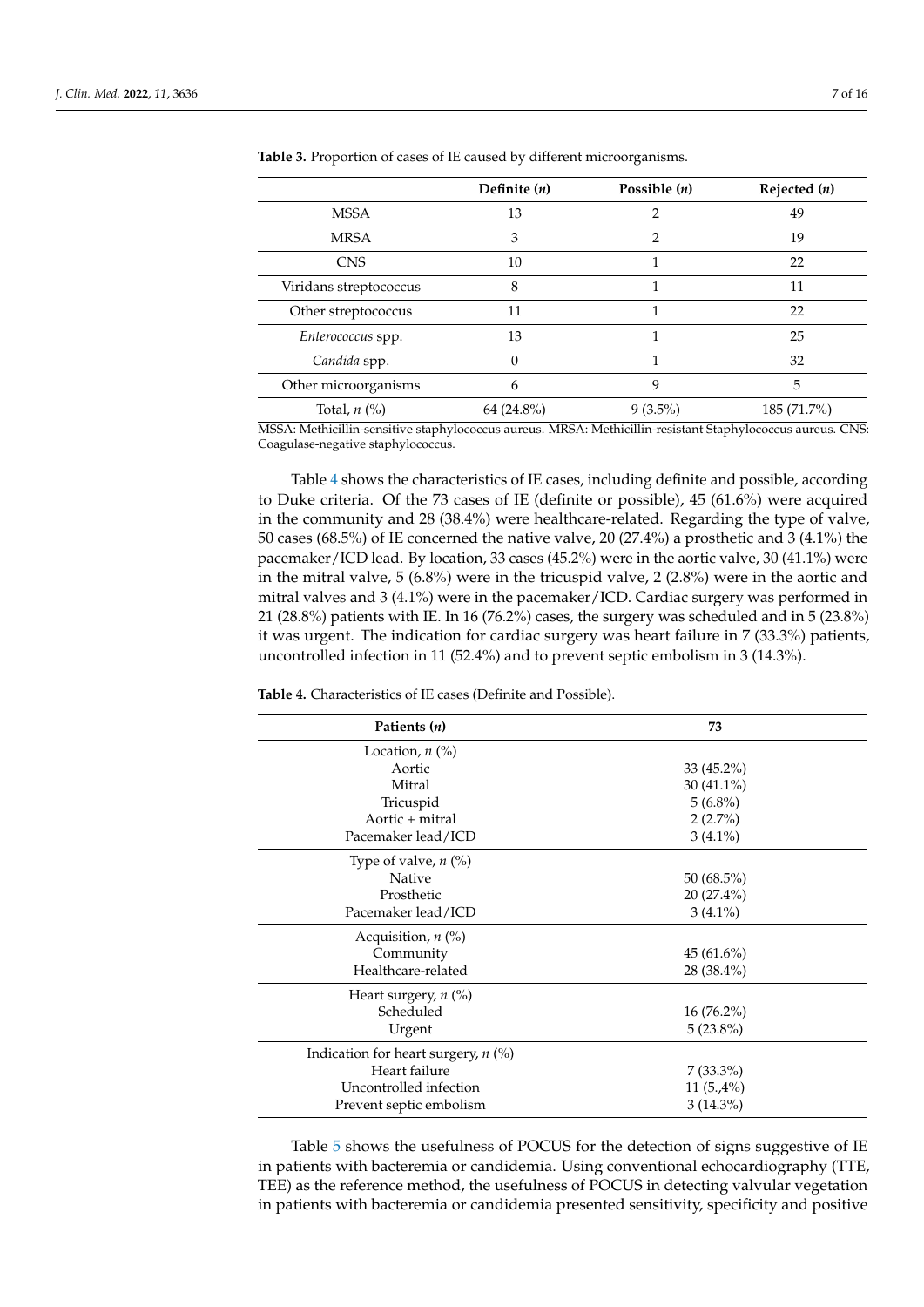and negative predictive values of 77%, 94%, 82% and 92%, respectively. With respect to the detection of vegetation, the degree of agreement (concordance) between the internist (through POCUS) and the cardiologist (using conventional echocardiography) was 0.733. The sensitivity, specificity and positive and negative predictive values for the detection of vegetation on the aortic valve (Video S1) were 61%, 98%, 81% and 95%, respectively, while the corresponding values for the mitral valve were 86%, 97%, 86% and 97%, respectively, and those for the tricuspid valve, 50%, 99%, 62% and 98%, respectively. The sensitivity of

the diagnosis of valvular regurgitation (aortic, mitral or tricuspid) by POCUS compared to conventional echocardiography was  $\geq$ 76%. The specificity was  $\geq$ 90% for the other variables analyzed, except for mitral regurgitation (85%), aortic regurgitation (88%) (Video S2) and tricuspid regurgitation (88%).

<span id="page-7-0"></span>**Table 5.** Usefulness of POCUS for the detection of signs suggestive of IE in patients with bacteremia or candidemia.

|                            | <b>TP</b> | <b>FP</b> | <b>FN</b>      | <b>TN</b> | Sensitivity<br>$(95\% \text{ CI})$ | Specificity<br>$(95\% \text{ CI})$ | <b>PPV</b><br>(95% CI)  | <b>NPV</b><br>$(95\% \text{ CI})$ | Concordance<br>(Kappa) |
|----------------------------|-----------|-----------|----------------|-----------|------------------------------------|------------------------------------|-------------------------|-----------------------------------|------------------------|
| Valvular vegetation        | 52        | 11        | 15             | 180       | 0.77<br>$(0.67 - 0.87)$            | 0.94<br>$(0.90 - 0.97)$            | 0.82<br>$(0.61 - 0.92)$ | 0.92<br>$(0.88 - 0.96)$           | 0.733                  |
| Aortic valve vegetation    | 17        | 4         | 11             | 226       | 0.61<br>$(0.43 - 0.79)$            | 0.98<br>$(0.97 - 0.99)$            | 0.81<br>$(0.61 - 0.99)$ | 0.95<br>$(0.92 - 0.98)$           | 0.662                  |
| Mitral valve vegetation    | 30        | 5         | 5              | 218       | 0.86<br>$(0.74 - 0.97)$            | 0.97<br>$(0.96 - 0.99)$            | 0.86<br>$(0.72 - 0.98)$ | 0.97<br>$(0.95 - 0.99)$           | 0.835                  |
| Tricuspid valve vegetation | 5         | 3         | 5              | 245       | 0.5<br>$(0.19 - 0.81)$             | 0.99<br>$(0.97-1)$                 | 0.62<br>$(0.22 - 0.99)$ | 0.98<br>$(0.96 - 0.99)$           | 0.540                  |
| Aortic regurgitation *     | 67        | 20        | 21             | 150       | 0.76<br>$(0.67 - 0.85)$            | 0.88<br>$(0.83 - 0.93)$            | 0.77<br>$(0.67 - 0.86)$ | 0.87<br>$(0.82 - 0.92)$           | 0.645                  |
| Mitral regurgitation *     | 91        | 20        | 28             | 119       | 0.76<br>$(0.69 - 0.84)$            | 0.85<br>$(0.79 - 0.91)$            | 0.82<br>$(0.74 - 0.89)$ | 0.81<br>$(0.74 - 0.87)$           | 0.624                  |
| Tricuspid regurgitation *  | 81        | 18        | 23             | 136       | 0.77<br>$(0.69 - 0.85)$            | 0.88<br>$(0.83 - 0.93)$            | 0.82<br>$(0.73 - 0.89)$ | 0.85<br>$(0.79 - 0.91)$           | 0.667                  |
| LV systolic dysfunction    | 22        | 5         | 5              | 226       | 0.81<br>$(0.66 - 0.96)$            | 0.98<br>$(0.95 - 0.99)$            | 0.81<br>$(0.65 - 0.98)$ | 0.98<br>$(0.96 - 0.99)$           | 0.793                  |
| LV dilatation              | 15        | 3         | $\overline{4}$ | 236       | 0.79<br>$(0.60 - 0.97)$            | 0.98<br>$(0.97-1)$                 | 0.83<br>$(0.63 - 0.99)$ | 0.98<br>$(0.96 - 0.99)$           | 0.796                  |
| LA dilatation              | 92        | 14        | 18             | 134       | 0.84<br>$(0.76 - 0.90)$            | 0.90<br>$(0.85 - 0.95)$            | 0.86<br>$(0.80 - 0.94)$ | 0.88<br>$(0.83 - 0.94)$           | 0.745                  |
| RA dilatation              | 37        | 11        | 10             | 200       | 0.78<br>$(0.67 - 0.90)$            | 0.95<br>$(0.91 - 0.97)$            | 0.77<br>$(0.64 - 0.90)$ | 0.95<br>$(0.92 - 0.98)$           | 0.729                  |
| RV dilatation              | 17        | 8         | $\overline{4}$ | 229       | 0.81<br>$(0.64 - 0.97)$            | 0.96<br>$(0.97 - 0.99)$            | 0.68<br>$(0.47 - 0.88)$ | 0.98<br>$(0.96 - 0.99)$           | 0.714                  |
| Pericardial effusion       | 14        | 9         | 2              | 233       | 0.87<br>$(0.71-1)$                 | 0.96<br>$(0.94 - 0.99)$            | 0.61<br>$(0.39 - 0.83)$ | 0.99<br>$(0.98 - 0.99)$           | 0.696                  |

TP: True positive. FP: False positive. FN: False negative. TN: True negative. PPV: Positive predictive value. NPV: Negative predictive value. LV: Left ventricle. AI: Left atrium. RA: Right atrium. RV: Right ventricle. \* More than mild valvular regurgitation.

Table [6](#page-8-0) shows the usefulness of POCUS for the detection of hepatomegaly, splenomegaly and septic embolisms, which are all common findings in IE (Figure [1\)](#page-3-0). For this purpose, we analyzed a sample of 186 patients (72.1%) who underwent an abdominal imaging test (ultrasound, CT). Using this as a reference method, the usefulness of POCUS for the detection of hepatomegaly and splenomegaly presented sensitivity values of 92% and 92%, respectively, and specificity values of 96% and 98%, respectively. Septic embolisms were observed in seven patients (9.6%). However, the sensitivity in detecting hepatic and splenic infarction (Video S3) was only 60% and 50%, respectively. It was not possible to properly assess the values for renal infarctions due to insufficient data.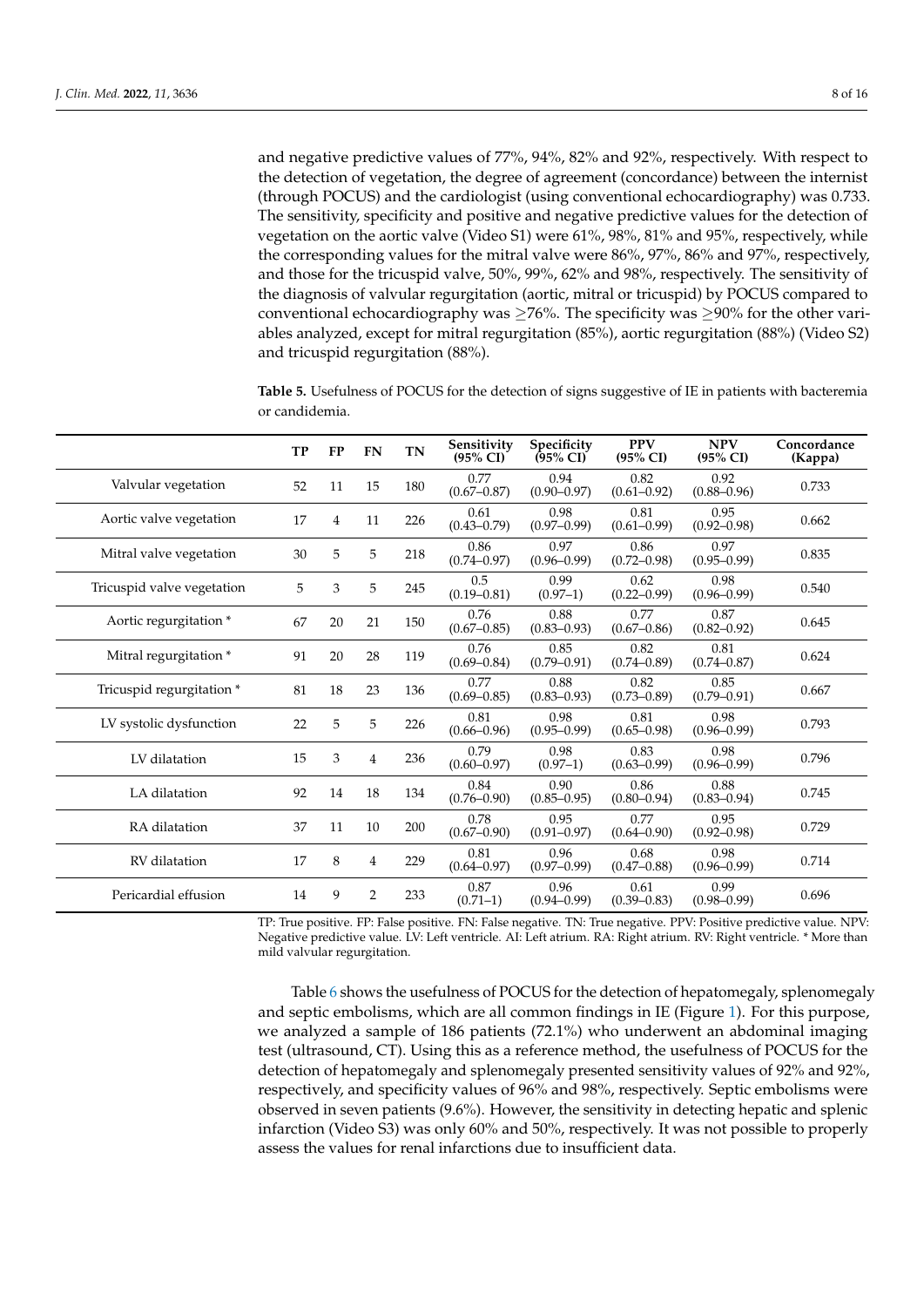|                    | TP       | FP | FN            | TN  | Sensitivity<br>$(95\% \text{ CI})$ | Specificity<br>$(95\% \text{ CI})$ | <b>PPV</b><br>(95% CI)  | <b>NPV</b><br>$(95\% \text{ CI})$ | Concordance<br>(Kappa) |
|--------------------|----------|----|---------------|-----|------------------------------------|------------------------------------|-------------------------|-----------------------------------|------------------------|
| Hepatomegaly       | 12       | 7  |               | 166 | 0.92<br>$(0.77-1)$                 | 0.96<br>$(0.93 - 0.99)$            | 0.63<br>$(0.39 - 0.87)$ | 0.99<br>$(0.98-1)$                | 0.727                  |
| Splenomegaly       | 11       | 3  |               | 171 | 0.92<br>$(0.76-1)$                 | 0.98<br>$(0.96-1)$                 | 0.78<br>$(0.53-1)$      | 0.99<br>$(0.98-1)$                | 0.935                  |
| Hepatic infarction | 3        |    | $\mathcal{P}$ | 180 | 0.6<br>$(0.17-1)$                  | 0.99<br>$(0.98-1)$                 | 0.75<br>$(0.20 - 0.99)$ | 0.99<br>$(0.97-1)$                | 0.659                  |
| Splenic infarction | 4        |    | 4             | 178 | 0.5<br>$(0.15 - 0.84)$             | $(1-1)$                            | $(0.87-1)$              | 0.98<br>$(0.95-1)$                | 0.657                  |
| Renal infarction   | $\theta$ |    | 5             | 180 |                                    | 0.99<br>$(0.98-1)$                 |                         | 0.97<br>$(0.94 - 0.99)$           |                        |

<span id="page-8-0"></span>**Table 6.** Usefulness of POCUS for the detection of hepatomegaly, splenomegaly and septic embolisms in patients with bacteremia or candidemia.

TP: True positive. FP: False positive. FN: False negative. TN: True negative. PPV: Positive predictive value. NPV: Negative predictive value.

# **4. Discussion**

The study results obtained show that POCUS, as a complement to physical examination, when performed by an internist with formal training in echocardiography, in patients with bacteremia or candidemia, is a test that is valid and safe for the detection of signs suggestive of IE.

To our knowledge, this is the first multicenter study conducted to evaluate the usefulness of POCUS in patients with bacteremia or candidemia and clinical suspicion of IE.

Echocardiography (TTE, TEE) is the cornerstone imaging technique both in the diagnosis and management of IE, allowing for the detection of valvular vegetation and structural heart disease. However, its routine use is not always possible [\[7](#page-14-5)[,8\]](#page-14-6). Technological improvements have led to the development of miniaturized handheld devices. Various studies have reported comparable results between handheld and standard echocardiograms concerning left ventricular systolic function, chamber size and valve disease [\[12](#page-15-1)[–16\]](#page-15-5). POCUS provides greater sensitivity than physical examination in detecting significant valve disease [\[17](#page-15-6)[,18\]](#page-15-2). In the present study, POCUS was used, in accordance with the recommendations of Narula et al. [\[19\]](#page-15-3), as the fifth pillar of the physical examination at the hospital bedside.

In our study, the average time required to obtain and interpret the POCUS images was 12:56 min, similar to that reported by Jenkins et al. [\[20\]](#page-15-4). However, there were differences among the participating hospitals, which could limit the possible extrapolation of the results to the case of other users of this technology, with varying degrees of training and experience. Our results show that POCUS has an adequate sensitivity and high specificity for the detection of valvular vegetation, especially on the mitral valve. These are findings similar to those published recently by Bonzi M et al. [\[21\]](#page-15-7) in a systematic review and metaanalysis to assess the diagnostic accuracy of TTE in patients with suspected IE of the native valves, describing a sensitivity and specificity of 0.71 (95% CI 0.56–0.82) and 0.80 (95% CI 0.85–0.92), respectively. They considered the use of a negative TTE as a single rule-out test in patients with a low pre-test probability of IE.

A literature review by Marbach et al. [\[16\]](#page-15-5) on the role of POCUS reported a sensitivity of 82% and specificity of 89–99% for the detection of aortic regurgitation, corresponding values of 48–100% and 77–91% for mitral valve regurgitation and 65–89% and 89–98% for tricuspid valve regurgitation. These findings are of undoubted clinical importance, showing that the use of POCUS in patients with bacteremia or candidemia would enhance their stratification.

A recent study [\[22\]](#page-15-8) showed that multi-organ POCUS provides relevant diagnostic information, complementing traditional physical examination including identification of heart valve lesions, and facilitates therapy adjustment in internal medicine wards, regardless of the cause of admission. In our study, we performed multi-organ POCUS,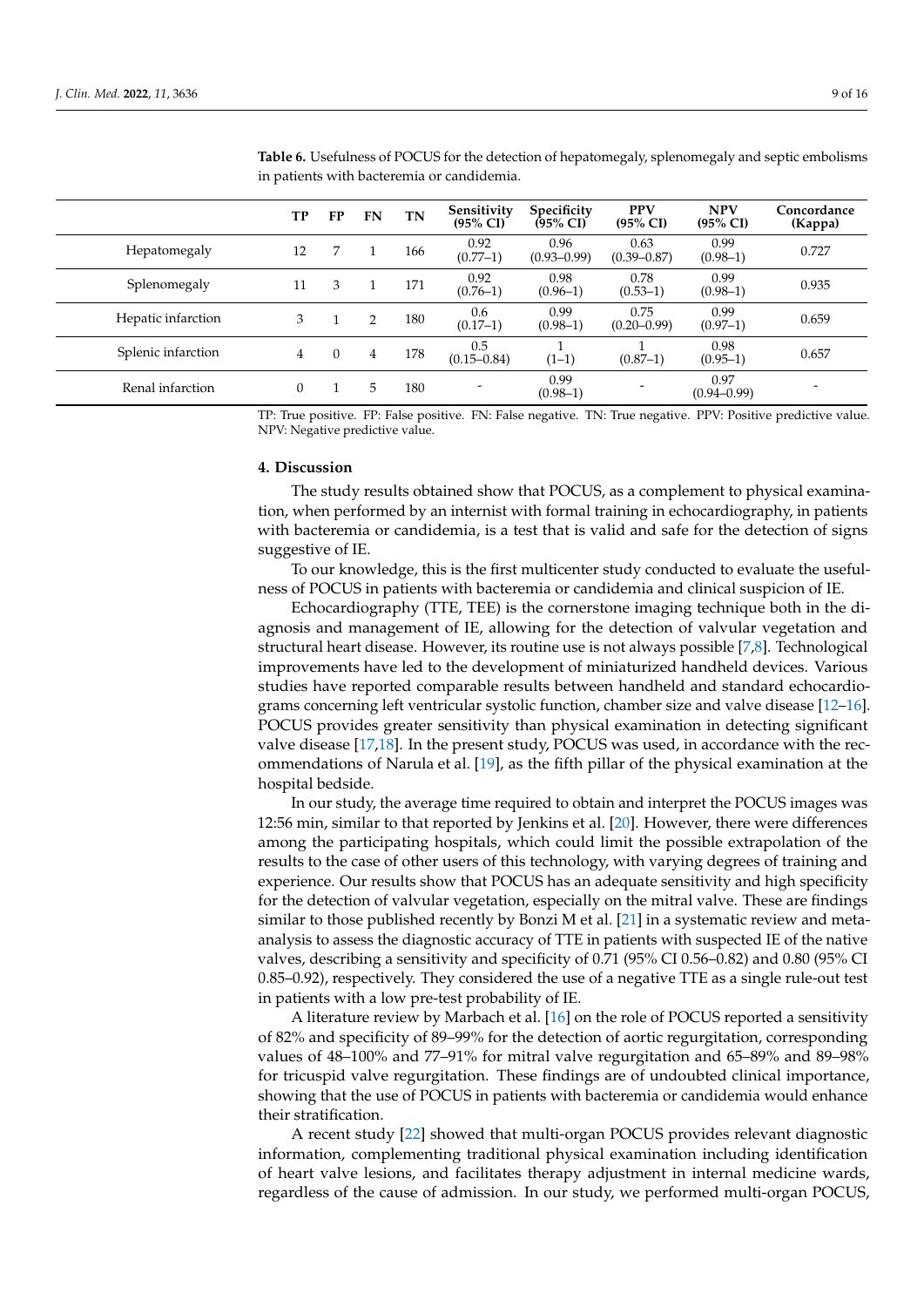including lung ultrasound (LUS). It is well-known that valvular regurgitation (aortic, mitral) may lead to heart failure (HF). LUS can diagnose lung congestion by the detection of bilateral B-lines and therefore improve the diagnostic accuracy and management [\[23](#page-15-9)[,24\]](#page-15-10).

For the detection of significant heart murmurs, as well as conditions such as hepatomegaly and splenomegaly, which are commonly experienced by patients with IE, physical examination has well-known limitations, even when performed by expert clinicians [\[17](#page-15-6)[,24\]](#page-15-10). Recently, López Zúñiga et al. [\[25\]](#page-15-11) reported a sensitivity of 44% and specificity of 96.9% for the detection of hepatomegaly, as well as a sensitivity of 69.2% and specificity of 99.3% for the detection of splenomegaly, using POCUS in patients with suspected abdominal pathology. Our results showed a similar specificity and a slightly higher sensitivity. However, the usefulness of POCUS for the detection of hepatic, splenic and renal infarction in our study was limited.

Recently, Marbach JA et al. [\[26\]](#page-15-12) described the usefulness of POCUS when considering infective endocarditis in patients with a notable regurgitation jet in the aortic and mitral valves, allowing for an approach to POCUS-guided clinical decision-making. In our study, we have found usefulness of POCUS in detecting signs suggestive of IE, including aortic and mitral regurgitation as well as hepatomegaly and splenomegaly, common findings in IE.

Our study has several limitations that should be commented on. First, the training and experience of the internists who performed POCUS was not homogeneous. To address this problem, it would be advisable to carry out a multicenter study including a standardized basic echocardiography training plan. Second, POCUS does not have pulsed Doppler, which limits its usefulness for evaluating diastolic dysfunction of the left ventricle (at present, therefore, intracardiac gradients cannot be quantified, nor can a quantitative assessment be made of valvular heart disease). However, vegetations and valvular regurgitation (characteristic findings in IE) can be detected by means of two-dimensional echocardiography and cooler Doppler, which are available with POCUS. Another limitation of the study was the low proportion of patients who underwent TEE (29.5%), which could have led to an infra-diagnosis of IE within the study population. Nevertheless, we considered a follow-up strategy in patients in which TEE was not performed, with TTE repetition at 7 days, as suggested by guidelines. In a previous study [\[27\]](#page-15-13), of the total 241 patients with MRSA bacteremia, 114 (47.3%) were evaluated with TTE only, 56 (23.2%) with TEE only, and 71 (29.5%) TTE followed by TEE. Although TEE is a safe and generally well-tolerated procedure, as an invasive procedure it is not without risk and cost. Therefore, individual patient circumstances may justify different approaches.

Another point to be noted is that the diagnostic accuracy of conventional TTE in detecting vegetations in prosthetic valves is very limited. The European Society of Cardiology Guidelines has estimated the sensitivity of TTE for IE to be around 70% for native valves and 50% for prosthetic valves, with a specificity of approximately 90% [\[4\]](#page-14-3). In our study, we included 31 (12%) patients with prosthetic heart valve. To address this question, it would be appropriate to carry out a study with a more rigorous inclusion criteria, excluding patients with prosthetic valves and cardiac electrostimulation devices.

It is well-documented that the early use of echocardiography could affect the diagnostic accuracy in detecting valvular vegetation. TTE may fail to detect small vegetations. Therefore, in our study, we performed POCUS from the fifth day of the positive blood culture, and repeated it in 7 days, according to the current guidelines [\[4](#page-14-3)[,9\]](#page-14-7).

There is debate on whether TEE is necessary for evaluation of all *Staphylococcus aureus* bacteremia. Several risk factors predict IE in patients with indeterminate or positive TTE, community-acquired infection, intravenous drug use, high-risk cardiac conditions and prolonged *S. aureus* bacteremia > 72 h [\[11](#page-15-0)[,27\]](#page-15-13). In our study, of the 88 cases of *S. aureus* bacteremia, a diagnosis of definite IE was made for 16 (18.2%) and one of possible IE for another 4 (4.5%), according to previous studies [\[10\]](#page-14-8).

Recently, Sivak et al. [\[8\]](#page-14-6) have proposed that an initial TTE with "strict negative criteria" (moderate or better ultrasound quality, normal anatomy, no valvular stenosis or sclerosis, less than mild valvular regurgitation, less than moderate pericardial effusion, absence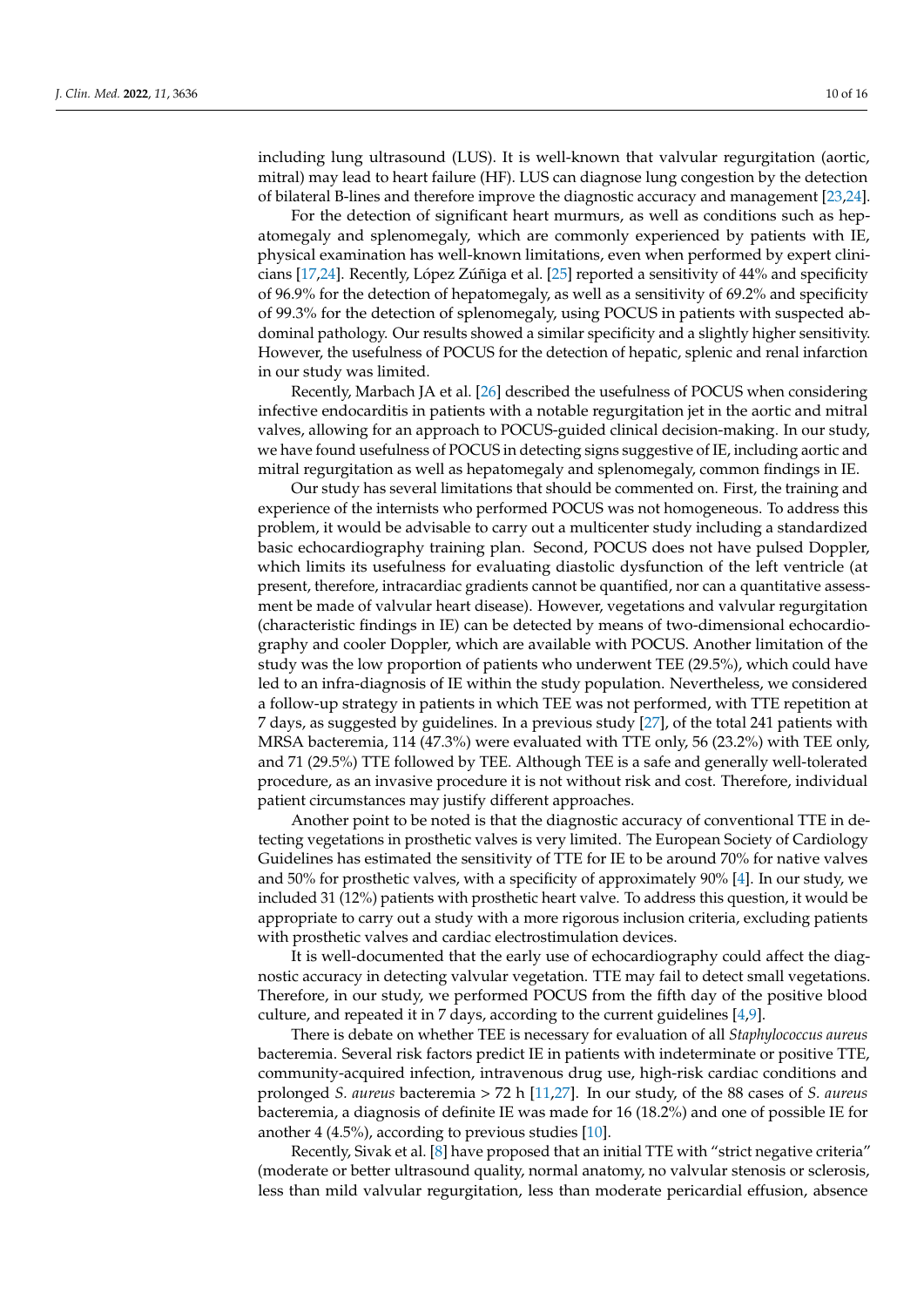of pacemaker/defibrillator leads, absence of prosthetic valves and absence of typical or suggestive signs of IE) predicts both a low probability of requesting a follow-up study and of a definitive diagnosis of IE. The findings of our study suggest that POCUS could be an adequate test in patients with bacteremia or candidemia and low clinical probability of IE, due to the high negative predictive value for the detection of valvular vegetation, pericardial effusion, hepatomegaly and splenomegaly.

Among its advantages, POCUS can be performed by the attending clinician, at the hospital bedside, in real time, providing a qualitative or semi-quantitative assessment of the heart anatomy and function in response to specific clinical questions, usually providing dichotomous data (e.g., the presence or absence of significant valvular heart disease). This information can then be integrated into the decision-making process, helping optimize clinical–therapeutic algorithms, avoiding diagnostic delay, improving the prognosis and, probably, strengthening the doctor–patient relationship, thus regaining "the art of medicine" [\[12](#page-15-1)[–19\]](#page-15-3). Nevertheless, and despite these apparent advantages, POCUS requires a regulated training process and adequate experience. It cannot replace conventional echocardiography or clinical judgment in establishing a firm diagnosis of IE, so POCUS cannot be used to rule-in or rule-out IE. POCUS should not be considered as a diagnostic test, but rather as an extension of the physical examination, the same way as the stethoscope, introduced by Laennec.

#### **5. Conclusions**

The proposed use of POCUS in clinical practice could be an extension of physical examinations at the hospital bedside in patients with bacteremia or candidemia, helping to identify signs suggestive of IE.

**Supplementary Materials:** The following supporting information can be downloaded at: [https:](https://www.mdpi.com/article/10.3390/jcm11133636/s1) [//www.mdpi.com/article/10.3390/jcm11133636/s1,](https://www.mdpi.com/article/10.3390/jcm11133636/s1) Video S1 (vegetation on aortic valve). Video S2 (aortic regurgitation). Video S3 (splenic infarct).

**Author Contributions:** All authors have contributed to this work. Design: S.L.P., V.R.M. and T.P.C. Data collection: S.L.P., V.R.M., M.A.L.Z., V.R.M., R.R.P., A.M.A.M., W.S.-Y.R., P.M.R., I.P.C., C.J.G., A.D.P.P. and R.L.C. Data analysis: S.L.P., M.A.L.Z., V.R.M., R.L.C. and T.P.C. Drafting of the manuscript: S.L.P., M.A.L.Z., V.R.M., T.P.C. Text review and editing: S.L.P., M.A.L.Z., V.R.M., A.M.L.T., G.L.M., L.F.D.G. and T.P.C. All authors have read and agreed to the published version of the manuscript.

**Funding:** This research received no external funding.

**Institutional Review Board Statement:** The study was conducted according to the guidelines of the Declaration of Helsinki and approved by the Institutional Review Board of Torrecardenas University Hospital (procolol code ECOENDOCHT18, 6/2018).

**Informed Consent Statement:** Informed consent was obtained from all subjects involved in the study.

**Data Availability Statement:** The authors confirm that the data supporting the findings of this study are available from the corresponding author, upon reasonable request.

**Acknowledgments:** The authors thank Juan Manuel García Torrecillas, Coordinator of the Clinical Epidemiological Area of the Biomedical Research Unit at the Torrecárdenas, University Hospital, Almería, and Luis Téllez Ramírez for their assistance in the text review of this manuscript.

**Conflicts of Interest:** The authors declare no conflict of interest.

#### <span id="page-10-0"></span>**Appendix A**

Questionnaire A1 (Data collection form).

# **QUESTIONNAIRE A1. DATA COLLECTION FORM**

Study registration nº: Age (years): Sex. 0. Male 1. Female Date of hospital admission:  $\frac{1}{2}$  /  $\frac{1}{2}$  /  $\frac{1}{2}$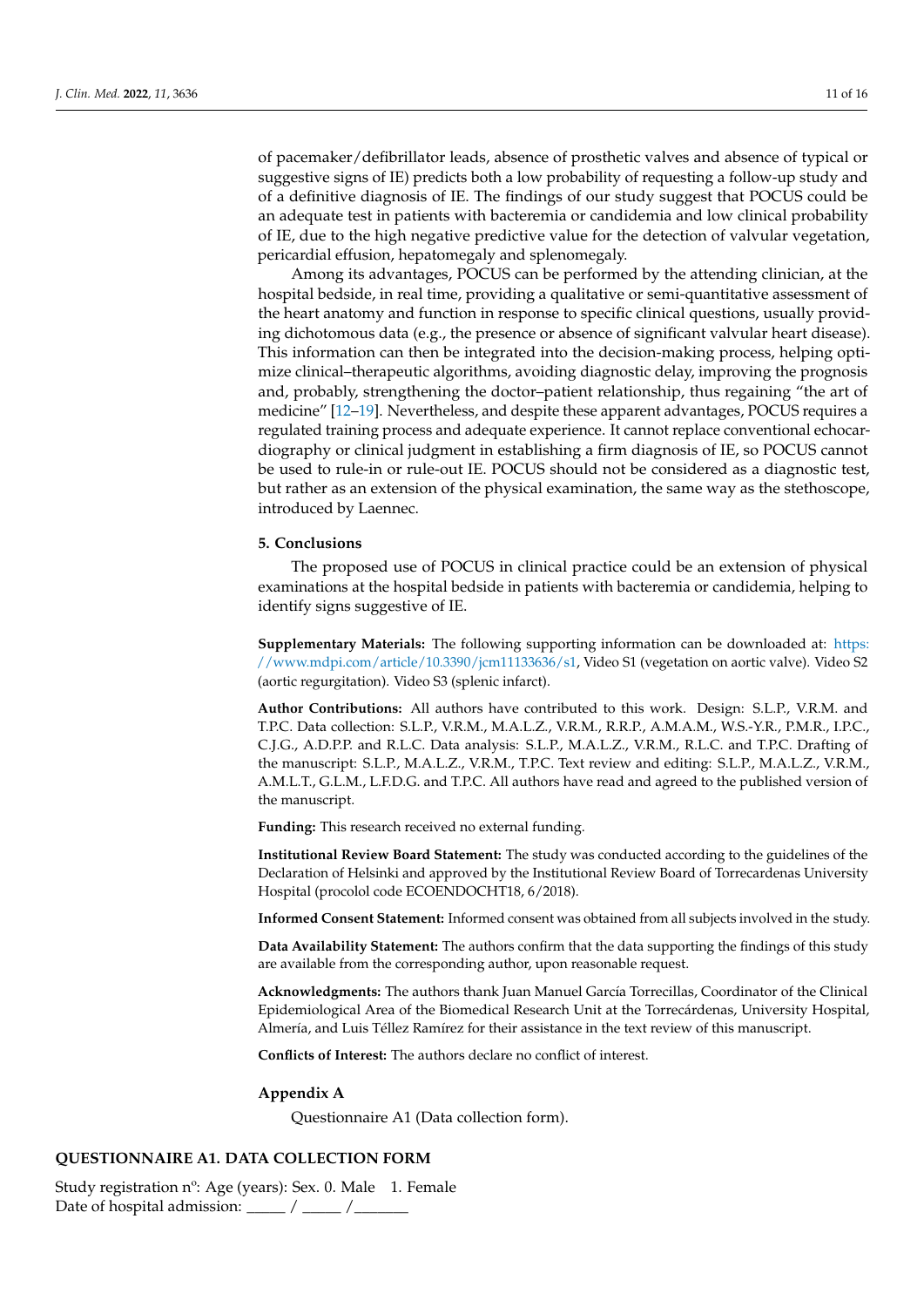Date of discharge: \_\_\_\_\_ / \_\_\_\_\_ / \_\_\_\_\_\_ Hospital stay (days): \_

# **CLINICAL MANIFESTATIONS**

Fever. 0. No 1. Yes Shivering. 0. No 1. Yes Anorexia. 0. No 1. Yes Weight loss. 0. No 1. Yes Myalgia. 0. No 1. Yes Arthralgia. 0. No 1. Yes Cephalea. 0. No 1. Yes Night sweats. 0. No 1. Yes Dyspnoea. 0. No 1. Yes Coughing. 0. No 1. Yes Chest pain. 0. No 1. Yes Abdominal pain. 0. No 1. Yes Heart murmur. 0. No 1. Sí Hepatomegaly. 0. No 1. Yes Splenomegaly. 0. No 1. Yes Petechiae. 0. No 1. Yes Splinter haemorrhages. 0. No 1. Yes Janeway lesions. 0. No 1. Yes Osler´s nodes. 0. No 1. Yes Roth spots. 0. No 1. Yes Conjunctival haemorrhage. 0. No 1. Yes Duration of fever after initiation of antimicrobial treatment (days):

## **COMPLICATIONS**

Heart failure. 0. No 1. Yes Cardiac electrical abnormalities. 0. No 1. Yes Ischaemic stroke. 0. No 1. Yes Brain haemorrhage. 0. No 1. Yes Brain abscess. 0. No 1. Yes Renal infarction. 0. No 1. Yes Splenic infarction. 0. No 1. Yes Hepatic infarction. 0. No 1. Yes Lung infarction. 0. No 1. Yes Vertebral osteomyelitis. 0. No 1. Yes Septic arthritis. 0. No 1. Yes Psoas abscess. 0. No 1. Yes Glomerulonephritis. 0. No 1. Yes Other septic metastases (specify):

# **PREDISPOSING FACTORS**

Prosthetic heart valve. 0. No 1. Yes Congenital heart disease. 0. No 1. Yes Permanent pacemaker. 0. No 1. Yes Implantable cardioverter-defibrillator. 0. No 1. Yes Endovascular catheter. 0. No 1. Yes Type of catheter. 0. Peripheral 1. Central Central catheter. 0. Femoral 1. Jugular 2. Subclavian 3. Other Where was the central line inserted? 0. General ward 1. Intensive Care Unit 2. Dialysis 3. Other Permanence of the central vascular catheter (days): Urinary catheter. 0. No 1. Yes Skin ulcers. 0. No 1. Yes Immunosuppression (drugs, neutropenia, cirrosis, other). 0. No 1. Yes HIV Infection. 0. No 1. Yes Neoplasm. 0. No 1. Yes Type of neoplasm. 0.Haematologic 1. Non-haematologic Intravenous drug user. 0. No 1. Yes Diabetes mellitus. 0. No 1. Yes Deficient oral hygiene. 0. No 1. Yes Recent dental procedures. 0. No 1. Yes Recent digestive endoscopy. 0. No 1. Yes Recent surgery. 0. No 1. Yes Total parenteral nutrition. 0. No 1. Yes Chronic kidney disease. 0. No 1. Yes Haemodialysis. 0. No 1. Yes Vascular Access for haemodialysis. 0. Vascular catheter 1. Arteriovenous fistula Charlson Index: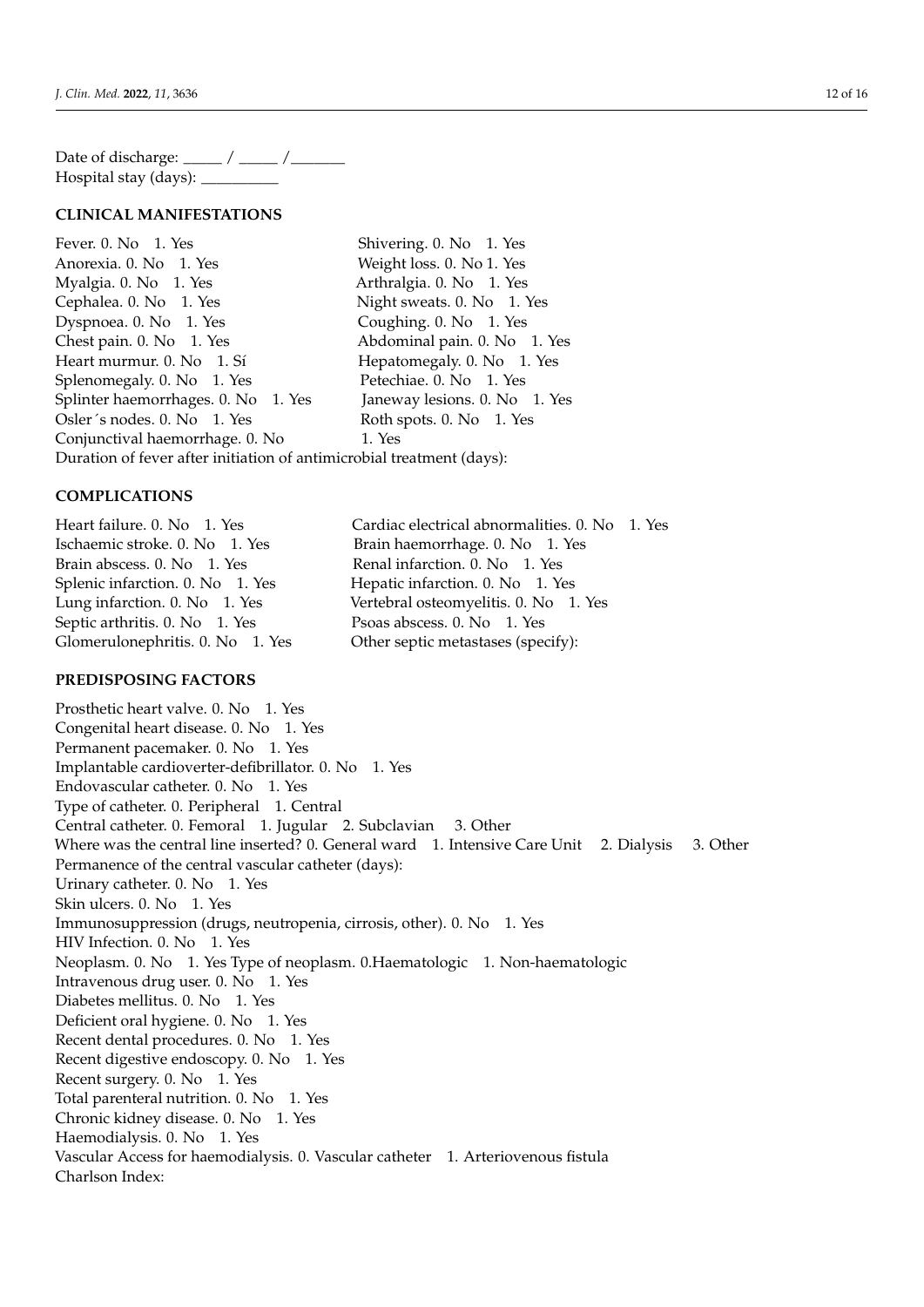# **LABORATORY ANALYSIS**

Erythrocyte sedimentation rate (mm  $1<sup>st</sup>$  h): C-Reactive protein (mg/dl): Haemoglobin (gr/dl): Leukocytes (mm3): Platelets (mm3): Prothrombin activity (%): Rheumatoid factor. 0. Negative 1. Positive Cryoglobulinaemia. 0. No 1. Yes Hypergammaglobulinaemia. 0. No 1. Yes Hypocomplementemia. 0. No 1. Yes False positive luetic serology. 0. No 1. Yes Pathological urinary sediment. 0. No 1. Yes

**MICROBIOLOGY**

Report date of positive blood culture (day/month/year): Microorganism (blood cultures)

0. MSSA

- 1. MRSA
- 2. S. coagulase negative
- 3. Viridans streptococcus (S.mitis, S.sanguis, S.mutans, S.milleri, S.salivarius)
- 4. Other streptococcus
- 5. *Enterococcus* spp. (E. faecium. E. faecalis)
- 6. HACEK (Haemophilus, Aggregatibacter, Cardiobacterium, Eikenella, Kingella)
- 7. *Candida* spp.
- 8. Coxiella burnetii
- 9. Other microorganisms

Persistent bacteremia/candidemia (positive blood cultures 48 hours after starting appropriate antimicrobial treatment).

0. No 1. Yes

### **POCUS**

Scan date (day/month/year): \_\_\_\_ / \_\_\_\_ / \_\_\_\_ Time spent on the scan (minutes: seconds): \_\_\_\_\_ : \_\_ Ultrasound window. 0. Bad 1. Good Vegetation on aortic valve. 0. No 1. Yes Vegetation on mitral valve. 0. No 1. Yes Vegetation on tricuspid valve. 0. No 1. Yes Aortic regurgitation. 0. No 1. Yes Degree of aortic regurgitation. 0. Mild 1. Moderate 2. Severe Prolapse mitral valve. 0. No 1. Yes Tricuspid regurgitation. 0. No 1. Yes Degree of tricuspid regurgitation. 0. Mild 1. Moderate 2. Severe Aortic stenosis. 0. No 1. Yes Degree of aortic stenosis. 0. Mild 1. Moderate 2. Severe Mitral stenosis, 0. No 1. Yes Mitral annulus calcification. 0. No 1. Yes Degree of mitral stenosis. 0. Mild 1. Moderate 2. Severe LV systolic function. 0. Normal 1. Reduced LV diameter. 0. Normal 1. Dilated Left atrium 0. Normal 1. Dilated Right atrium 0. Normal 1. Dilated Right ventricle. 0. Normal 1. Dilated Pericardial effusion. 0. No 1. Yes Ultrasound findings of IE. 0. Negative. 1. Positive 2. Indeterminate Lung echo B lines. 0. No 1. Yes Hepatomegaly. 0. No 1. Yes Hepatic infarction. 0. No 1. Yes Splenomegaly. 0. No 1. Yes Splenic infarction. 0. No 1. Yes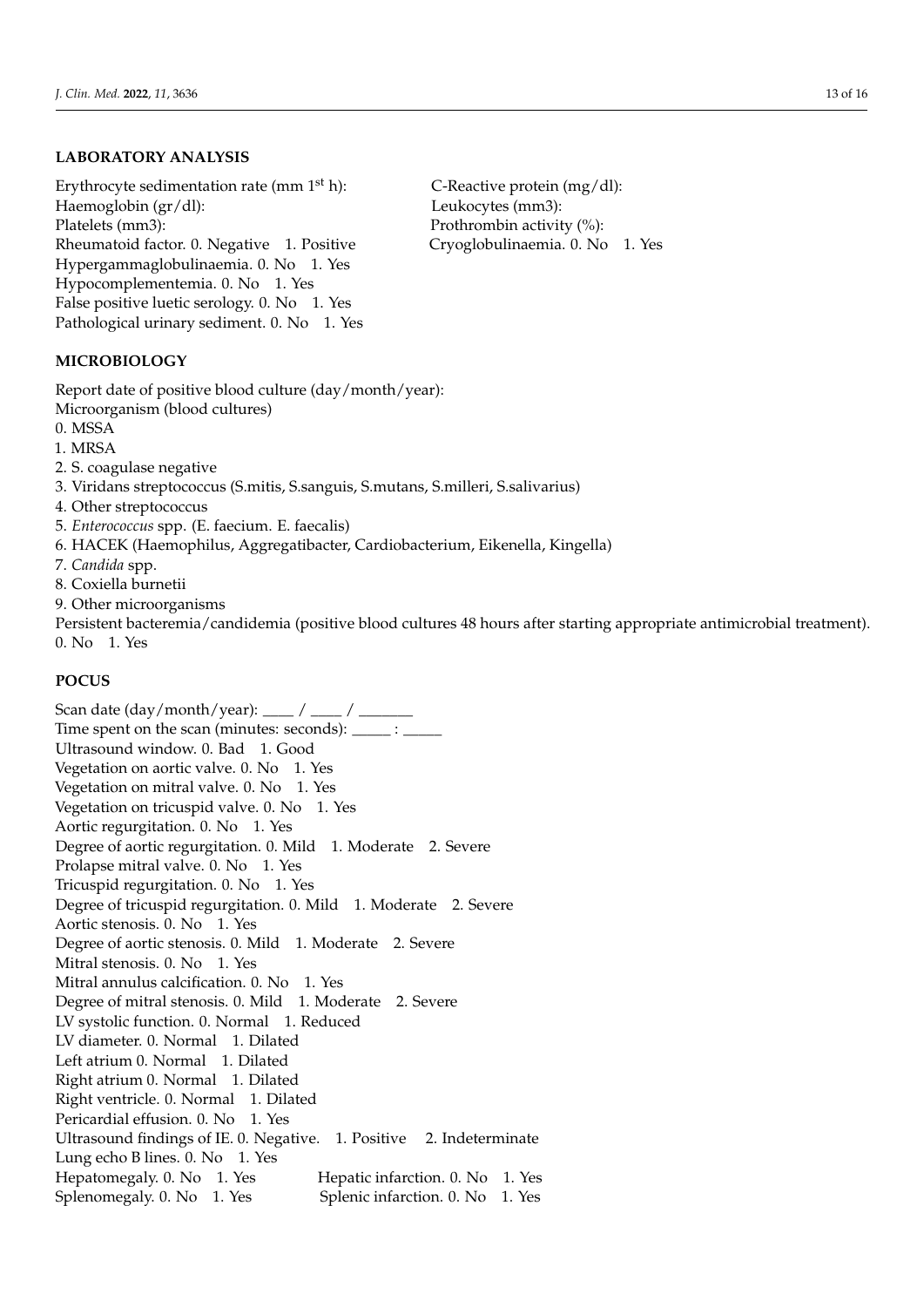Kidney infarction. 0. No 1. Yes Ascites. 0. No 1. Yes

### **TRANSTHORACIC ECHOCARDIOGRAPHY (TTE)**

Scan date  $\frac{day/month/year):$  \_\_\_\_ / \_\_\_\_ / Ultrasound window. 0. Bad 1. Good Vegetation on aortic valve. 0. No 1. Yes Vegetation on mitral valve. 0. No 1. Yes Vegetation on tricuspid valve. 0. No 1. Yes Aortic regurgitation. 0. No 1. Yes Degree of aortic regurgitation. 0. Mild 1. Moderate 2. Severe Prolapse mitral valve. 0. No 1. Yes Tricuspid regurgitation. 0. No 1. Yes Degree of tricuspid regurgitation. 0. Mild 1. Moderate 2. Severe Aortic stenosis. 0. No 1. Yes Degree of aortic stenosis. 0. Mild 1. Moderate 2. Severe Mitral stenosis. 0. No 1. Yes Mitral annulus calcification. 0. No 1. Yes Degree of mitral stenosis. 0. Mild 1. Moderate 2. Severe LV systolic function. 0. Normal 1. Reduced LV diameter. 0. Normal 1. Dilated Left atrium 0. Normal 1. Dilated Right atrium 0. Normal 1. Dilated Right ventricle. 0. Normal 1. Dilated Pericardial effusion. 0. No 1. Yes Ultrasound findings of IE. 0. Negative. 1. Positive 2. Indeterminate

# **TRANSOESOPHAGEAL ECHOCARDIOGRAPHY (TEE)**

Scan date  $\frac{day/month/year)}$ : / / Vegetation on aortic valve. 0. No 1. Yes Vegetation on mitral valve. 0. No 1. Yes Vegetation on tricuspid valve. 0. No 1. Yes Aortic regurgitation. 0. No 1. Yes Degree of aortic regurgitation. 0. Mild 1. Moderate 2. Severe Prolapse mitral valve. 0. No 1. Yes Tricuspid regurgitation. 0. No 1. Yes Degree of tricuspid regurgitation. 0. Mild 1. Moderate 2. Severe Aortic stenosis. 0. No 1. Yes Degree of aortic stenosis. 0. Mild 1. Moderate 2. Severe Mitral stenosis. 0. No 1. Yes Mitral annulus calcification. 0. No 1. Yes Degree of mitral stenosis. 0. Mild 1. Moderate 2. Severe LV systolic function. 0. Normal 1. Reduced LV diameter. 0. Normal 1. Dilated Left atrium 0. Normal 1. Dilated Right atrium 0. Normal 1. Dilated Right ventricle. 0. Normal 1. Dilated Pericardial effusion. 0. No 1. Yes Ultrasound findings of IE. 0. Negative. 1. Positive

#### **ABDOMINAL ULTRASOUND**

Hepatomegaly. 0. No 1. Yes Hepatic infarction. 0. No 1. Yes Renal infarction. 0. No 1. Yes

Splenomegaly. 0. No 1. Yes Splenic infarction. 0. No 1. Yes Ascites. 0. No 1. Yes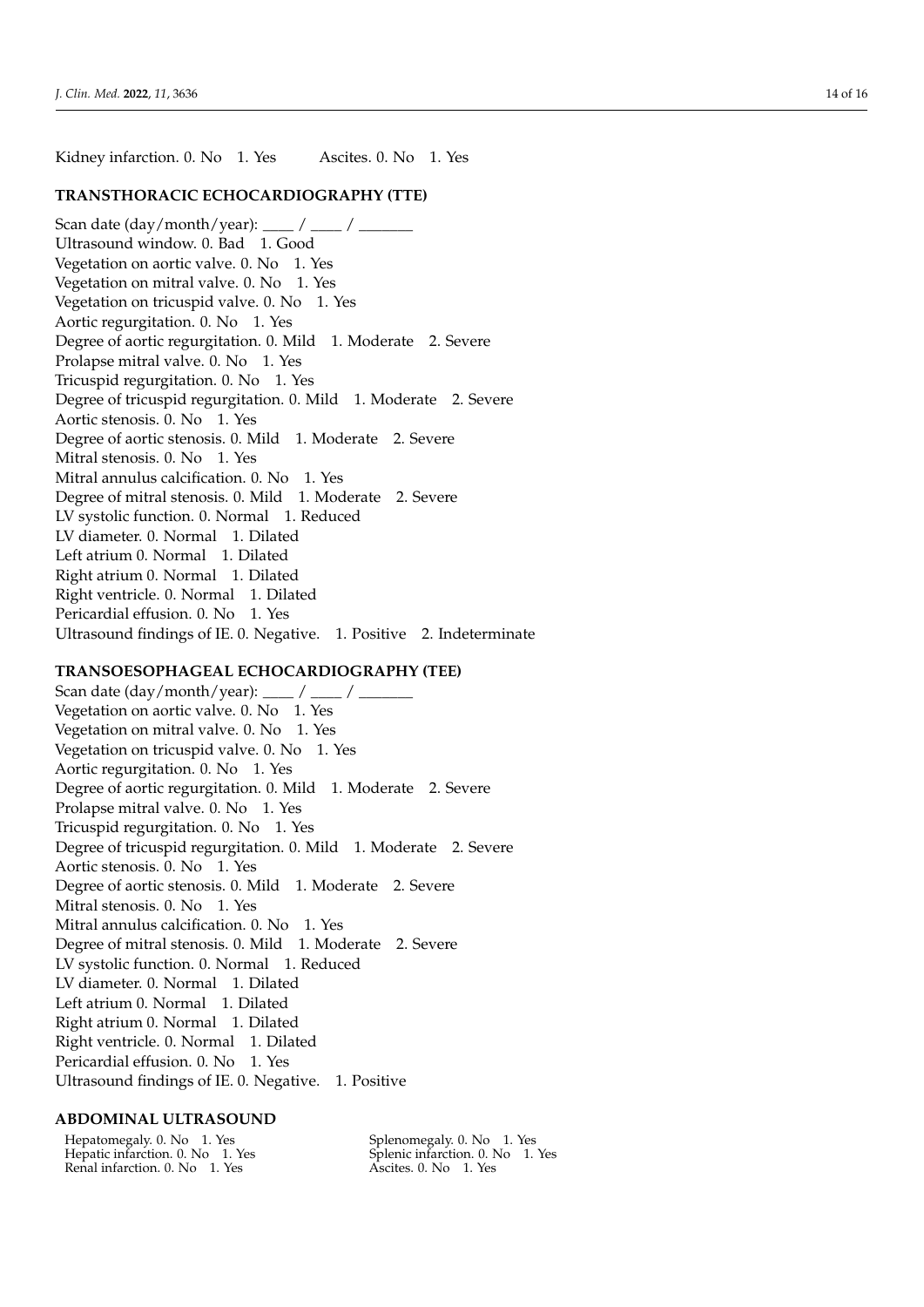# **DIAGNOSIS OF INFECTIOUS ENDOCARDITIS**

Modified Duke criteria. 0. Definite 1. Possible 2. Rejected Valve type. 0. Native 1. Prosthetic EI prosthetic. 0. Early 1. Late Location. 0. Aortic valve. 1. Mitral valve. 2. Tricuspid valve. 3. Pacemaker/ICD Acquisition. 0. Community 1. Health-care related

\_\_\_\_\_\_\_\_\_\_\_\_\_\_\_\_\_\_\_\_\_\_\_\_\_\_\_\_\_\_\_\_\_\_\_\_\_\_\_\_\_\_\_\_\_\_\_\_\_\_\_\_\_\_\_\_\_\_\_\_\_\_\_\_\_\_\_\_\_\_\_\_\_\_\_\_\_ \_\_\_\_\_\_\_\_\_\_\_\_\_\_\_\_\_\_\_\_\_\_\_\_\_\_\_\_\_\_\_\_\_\_\_\_\_\_\_\_\_\_\_\_\_\_\_\_\_\_\_\_\_\_\_\_\_\_\_\_\_\_\_\_\_\_\_\_\_\_\_\_\_\_\_\_\_ \_\_\_\_\_\_\_\_\_\_\_\_\_\_\_\_\_\_\_\_\_\_\_\_\_\_\_\_\_\_\_\_\_\_\_\_\_\_\_\_\_\_\_\_\_\_\_\_\_\_\_\_\_\_\_\_\_\_\_\_\_\_\_\_\_\_\_\_\_\_\_\_\_\_\_\_\_

# **TREATMENT**

Medical (Antimicrobial. Duration):

Surgical. 0. No 1. Yes Type of surgery 0. Scheduled 1. Urgent Indication for surgery.

0. Heart failure caused by valvular regurgitation or obstruction

1. Uncontrolled or complex infection (abscess, pseudoaneurysm, fistula, AV blockage, organism with suboptimal antimicrobial therapy, persistent fever and positive blood cultures after 7–10 days of appropriate medical treatment) 2. Prevention of septic embolisms (vegetations >10 mm on the left valves after systemic embolic episodes despite

appropriate medical treatment).

# **EVOLUTION**

In-hospital mortality. 0. No 1. Yes

Evolution at 12 weeks after the first positive blood culture.

- 0. Resolution of the infection
- 1. Recurrence
- 2. Death attributable to bacteremia/candidemia/IE
- 3. Death from other causes

# **References**

- <span id="page-14-0"></span>1. Cahill, T.J.; Prendergast, B.D. Infective endocarditis. *Lancet* **2016**, *387*, 882–893. [\[CrossRef\]](http://doi.org/10.1016/S0140-6736(15)00067-7)
- <span id="page-14-1"></span>2. Baddour, L.M.; Wilson, W.R.; Bayer, A.S.; Fowler, V.G., Jr.; Tleyjeh, I.M.; Rybak, M.J.; Barsic, B.; Lockhart, P.B.; Gewitz, M.H.; Levison, M.E.; et al. Infective Endocarditis in Adults: Diagnosis, Antimicrobial Therapy, and Management of Complications. *Circulation* **2015**, *132*, 1435–1486. [\[CrossRef\]](http://doi.org/10.1161/CIR.0000000000000296) [\[PubMed\]](http://www.ncbi.nlm.nih.gov/pubmed/26373316)
- <span id="page-14-2"></span>3. Fernández-Hidalgo, N.; Almirante, B. La endocarditis infecciosa en el siglo xxi: Cambios epidemiológicos, terapéuticos y pronósticos. *Enferm. Infecc. Microbiol. Clin.* **2012**, *30*, 394–406. [\[CrossRef\]](http://doi.org/10.1016/j.eimc.2011.11.005) [\[PubMed\]](http://www.ncbi.nlm.nih.gov/pubmed/22222058)
- <span id="page-14-3"></span>4. Habib, G.; Lancellotti, P.; Antunes, M.J.; Bongiorni, M.G.; Casalta, J.P.; Del Zotti, F.; Dulgheru, R.; El Khoury, G.; Erba, P.A.; Iung, B.; et al. 2015 ESC Guidelines for the management of infective endocarditis: The task force of the management of infective endocarditis of the European Society of Cardiology. *Eur. Heart J.* **2015**, *36*, 3075–3128. [\[CrossRef\]](http://doi.org/10.1093/eurheartj/ehv319) [\[PubMed\]](http://www.ncbi.nlm.nih.gov/pubmed/26320109)
- <span id="page-14-4"></span>5. Holland, T.L.; Arnold, C.J.; Fowler, V.G. Clinical Management of Staphylococcus aureus Bacteremia: A review. *JAMA* **2014**, *312*, 1330–1341. [\[CrossRef\]](http://doi.org/10.1001/jama.2014.9743)
- 6. Rasmussen, R.V.; Høst, U.; Arpi, M.; Hassager, C.; Johansen, H.K.; Korup, E.; Schønheyder, H.C.; Berning, J.; Gill, S.; Rosenvinge, F.S.; et al. Prevalence of infective endocarditis in patients with Staphylococcus aureus bacteraemia: The value of screening with echocardiography. *Eur. J. Echocardiogr.* **2011**, *12*, 414–420. [\[CrossRef\]](http://doi.org/10.1093/ejechocard/jer023)
- <span id="page-14-5"></span>7. Bai, A.; Steinberg, M.; Showler, A.; Burry, L.; Bhatia, R.S.; Tomlinson, G.; Bell, C.M.; Morris, A.M. Diagnostic Accuracy of Transthoracic Echocardiography for Infective Endocarditis Findings Using Transesophageal Echocardiography as the Reference Standard: A Meta-Analysis. *J. Am. Soc. Echocardiogr.* **2017**, *30*, 639–646.e8. [\[CrossRef\]](http://doi.org/10.1016/j.echo.2017.03.007)
- <span id="page-14-6"></span>8. Sivak, J.A.; Vora, A.N.; Navar, A.M.; Schulte, P.J.; Crowley, A.L.; Kisslo, J.; Corey, G.R.; Liao, L.; Wang, A.; Velazquez, E.J.; et al. An Approach to Improve the Negative Predictive Value and Clinical Utility of Transthoracic Echocardiography in Suspected Native Valve Infective Endocarditis. *J. Am. Soc. Echocardiogr.* **2016**, *29*, 315–322. [\[CrossRef\]](http://doi.org/10.1016/j.echo.2015.12.009)
- <span id="page-14-7"></span>9. Yuan, X.-C.; Liu, M.; Hu, J.; Zeng, X.; Zhou, A.-Y.; Chen, L. Diagnosis of infective endocarditis using echocardiography. *Medicine* **2019**, *98*, e17141. [\[CrossRef\]](http://doi.org/10.1097/MD.0000000000017141)
- <span id="page-14-8"></span>10. Showler, A.; Burry, L.; Bai, A.D.; Steinberg, M.; Ricciuto, D.R.; Fernandes, T.; Chiu, A.; Raybardhan, S.; Science, M.; Fernando, E.; et al. Use of transthoracic echocardiography in the management of low-risk *Staphylococcus aureus* bacteremia: Results from a retrospective multicenter cohort study. *JACC Cardiovasc. Imag.* **2015**, *8*, 924. [\[CrossRef\]](http://doi.org/10.1016/j.jcmg.2015.02.027)